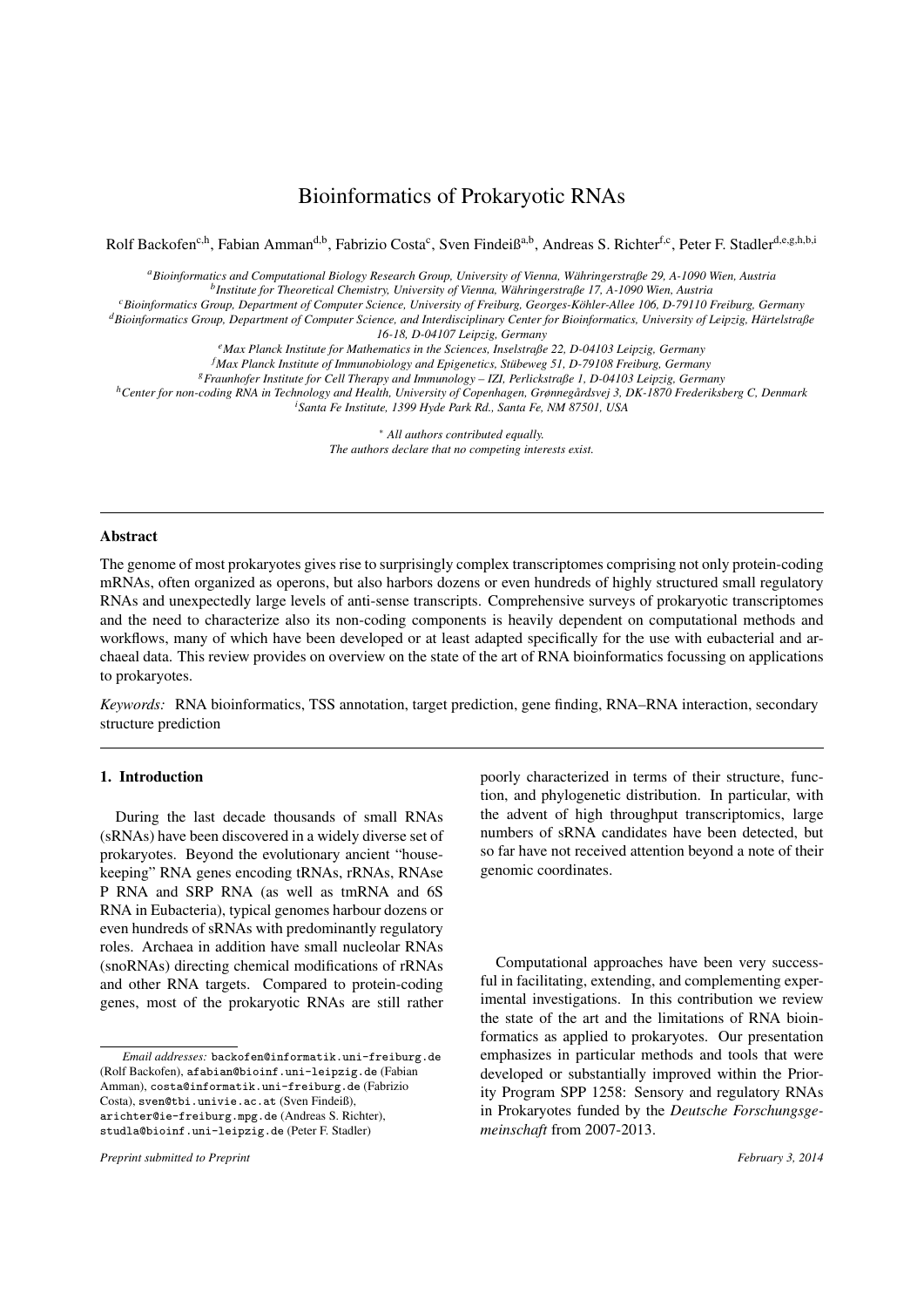## <span id="page-1-0"></span>2. Structure Prediction

The complex three-dimensional structures of singlestranded nucleic acids are dominated by base pairing both in terms of the energy of folding and in the sense that much of the shape can be understood in terms of the co-planar arrangement of the bases. At the same time, the status of a nucleotide as either paired or unpaired can be interrogated experimentally by means of chemical or enzymatic probing. This makes *secondary structures* an important level of description. At the same time, arrangements of base pairs can be predicted with fair accuracy from the sequence based on a few simple model assumptions: (i) Every nucleotide pairs with at most one other pairing partner, (ii) stacking of co-planar base pairs stabilizes the structures while unpaired "loop" regions primarily account for destabilizing effects, (iii) stacking and loops contribute additively to the energy of folding. Sequence-dependent energy parameters have been derived from a plethora of thermodynamic mea-surements<sup>[1](#page-11-0)</sup>. Additional constraints, in particular the exclusion of crossing base pairs, i.e., the suppression of pseudoknots, leads to exact dynamic programming algorithms that run in cubic time on quadratic mem- $\text{ory}^{2,3}$  $\text{ory}^{2,3}$  $\text{ory}^{2,3}$  $\text{ory}^{2,3}$ . Not only the groundstate "minimum free energy" (mfe) structures can be computed in this manner.  $McCaskill's algorithm<sup>4</sup>, for example, computes the par McCaskill's algorithm<sup>4</sup>, for example, computes the par McCaskill's algorithm<sup>4</sup>, for example, computes the par$ tition function of the Boltzmann ensemble and provides access to all equilibrium base pairing probabilities; socalled stochastic backtracing procedures can generate large Boltzmann-weighted samples<sup>[5](#page-11-4)[,6](#page-11-5)</sup>. The most prominent implementations of RNA folding algorithms are <code>mfold $^7$  $^7$ </code> and the <code>ViennaRNA Package</code>  $^{8,9}.$  $^{8,9}.$  $^{8,9}.$  $^{8,9}.$ 

The non-crossing condition is not always satisfied in particular in highly structured RNAs such as RNAse P RNA. The paradigm of secondary structure folding can be extended to pseudoknotted structures, albeit at the expense of much higher computational costs. Different classes of pseudoknot structures have been defined and can be computed by a large number of tools<sup>[10](#page-11-9)</sup>, see  $also$ <sup>[11,](#page-11-10)[12](#page-11-11)[,13,](#page-11-12)[14](#page-11-13)[,15](#page-12-0)[,16](#page-12-1)</sup>.

The accuracy of secondary prediction from single sequences is far from perfect for a wide variety of reasons. Some derive from limitations of the secondary structure model, such as deviations from the additive model, insufficient knowledge of energy parameters, simplified parametrization of multi-loops, and the exclusion of non-standard base pairs. Although some of these shortcomings can be overcome by a more complex model e.g. based on the Leontis-Westhof represen-tation<sup>[17](#page-12-2)</sup> without sacrificing computational efficiency<sup>[18](#page-12-3)</sup>, the need to parametrize such an extended model becomes an obstacle in itself. A second set of limitions is biological in nature: salt condition and physiological temperature which the studied species favors may differ substantially from the standard conditions at which thermodynamic parameters have been measured. Even more importantly, RNA is rarely ever "naked" but bound to proteins that may affect the energetics of folding. In addition, the precise transcript might be known only partially, or structure motifs are embedded into a larger RNA. In these cases, one has to apply *local* structure prediction, which is an even harder problem  $19$ .

There are two remedies for these problems: (i) instead of just a single sequence, evolutionary information on patterns of sequence conservation may be taken into account, or (ii) experimental evidence such as chemical probing or FRET data may be incorporated into structure prediction.

When accurate sequence alignments can be obtained, these may serve as basis for computing consensus structures. The simplest approach, implemented e.g. in RNAalifold<sup>[20,](#page-12-5)[21](#page-12-6)</sup> is to extend the RNA folding algorithms to compute a secondary structure that minimizes the average folding energy of the aligned sequences. A more sophisticated phylogenetic model replacing sim-ple averaging is implemented in PETfold<sup>[22](#page-12-7)</sup>. At lower levels of sequence conservation, folding and alignment must be computed simultaneously at much higher computational cost. Several practical approaches exist, from full-flegded implementations of the Sankoff algo-rithm<sup>[23](#page-12-8)</sup>, e.g. in Foldalign<sup>[24](#page-12-9)</sup> and Dynalign<sup>[25](#page-12-10)</sup>, to computationally much more efficient approximations that restrict themselves to base pairs that are thermodynamically plausible for the individual sequences. Tools of the latter type are LocaRNA and its variants [26](#page-12-11)[,27](#page-12-12)[,28,](#page-12-13)[29](#page-12-14) and  $SPARSE<sup>30</sup>$  $SPARSE<sup>30</sup>$  $SPARSE<sup>30</sup>$ . A conceptually different approach taken by the RNAshapes package [31](#page-12-16) makes use of coarse-grained structures. In all cases, the output consists of a sequence alignment annotated by a consensus structure — exactly the input required later on for homology search.

Experimental data can be integrated into structure prediction either as hard constraints (enforcing or prohibiting certain base pairs) or as soft constraints that distort the ensemble of structure by adding bonus energies or energy penalities to encouraged or discouraged structural elements, resp. Measurement of  $SHAPE^{32}$  $SHAPE^{32}$  $SHAPE^{32}$ , PARS<sup>[33](#page-12-18)</sup>, or other chemical or enzymatic probing methods can be converted into pseudo-energies added to paired or unpaired bases, leading to a distortion of the Boltzmann ensemble towards the experimental signal  $34,35$  $34,35$ . Most recently, more sophisticated approaches have appeared towards reconciliating experimental data with the thermodynamic folding approach.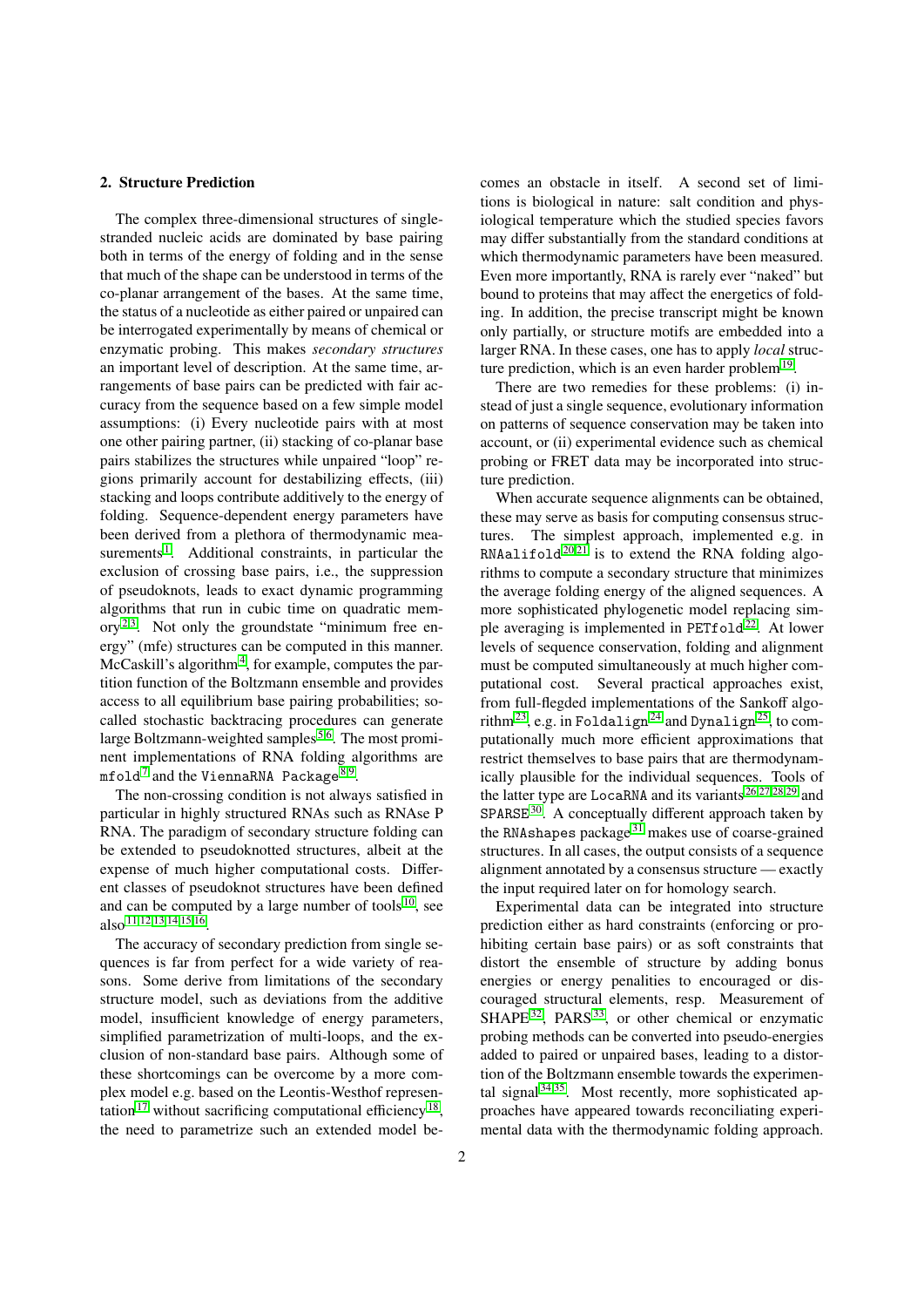RNAassist<sup>[36](#page-12-21)</sup> formulates the problem in terms of simultaneously minimizing position-dependent energy penalities and the deviation of observed and predicted probabilities for unpaired nucleotides. SeqFold uses the experimental data to select locally stable secondary structure from the Boltzmann ensemble  $37$ . In ShapeKnots  $38$ an interative procedures is used to include pseudoknots and SHAPE information. It has been applied to e.g. investigate the structure of a SAM-I riboswitch.

### 3. Gene Finding and Transcriptomics

#### <span id="page-2-0"></span>*3.1. Homology Search*

The initial gene annotation of a newly sequenced genome is created by comparison with known sequences of related organisms together with the application of *de novo* prediction methods, in particular the search of open reading frames of sufficient length. Since non-coding RNAs (ncRNAs) do not offer a similar generic sequence pattern, they are much harder to predict from scratch<sup>[39](#page-12-24)</sup>. As a consequence, only a few well-known RNA genes such as tRNAs, RNAse P RNA, SPR RNA, and the ribosomal RNA subunits are annotated for most prokaryotic genomes.

The Rfam database, as the most extensive repository of structured RNAs, lists in its current version 11.0 a total of 605 RNA families with prokaryotic members  $(527$  bacterial and 107 archaeal)<sup>[40](#page-12-25)</sup>. This number includes, however, a large number of CRISPR RNA repeats, many riboswitches, mRNA elements, as well as ubiquitous RNA families such as tRNAs or RNAse P. There is, at present, no comprehensive repository of prokaryotic small RNAs. The overwhelming majority of sRNAs discovered after the publication of a reference genome are documented only in the main text of publications or in supplemental material. Despite community efforts and incentives such as free open access publica-tion of RNA family descriptions in this journal<sup>[41](#page-12-26)</sup>, only a very moderate number prokaryotic RNA families have been described in detail and deposited to databases, see e.g. [42,](#page-12-27)[43,](#page-12-28)[44](#page-12-29)[,45](#page-12-30). As a consequence, the majority of sRNA families remains in practise unavailable for genome annotation pipelines. For the same reason it is impossible to give an accurate estimate on the total number of eubacterial or archaeal sRNA families or to globally assess their phylogenetic distributions with any degree of certainty.

The most widely used tool for homology search is blast. For highly diverged sequences blast typically reports several small fragments instead of the full length match to the query sequence. Semi-global dynamic programming algorithms such as Gotohscan[46](#page-12-31) are a viable

alternative given the small genome size of prokaryotes. This program reports full length hits, makes subsequent processing of the predicted homologs much easier and is particularly well-suited for  $nCRNAs<sup>47</sup>$  $nCRNAs<sup>47</sup>$  $nCRNAs<sup>47</sup>$ , which — in contrast to protein-coding genes — are typically short and evolve rapidly at the sequence level. These properties generally limit the sensitivity of purely sequence-based methods. The information content of the query can be increased by making use of secondary structure conservation as well. Covariance models (CMs), a generalization of HMMs to tree-like structures provide a convenient technical basis [48](#page-12-33). They have to be trained from multiple sequence alignments annotated by a consensus structure. In contrast to blast, which is content with a single query sequence, CMs require a collection of evolutionarily related and alignable homologs as a starting point. With infernal 1.1 a highly efficient implementation of a search tool for CMs has become available that is suitable for large-scale applications<sup>[49](#page-12-34)</sup>. Most covariance models, in particular the models of the Rfam families, are dominated by sequence information. At least in this regime, infernal is the most effective tool available. Phylogenetic distance, and hence decreasing sequence conservation, eventually limits applicability of homology search. It is possible in principle to include thermodynamic stability, either using the idea of ther-modynamic matchers<sup>[50](#page-12-35)</sup> or employing structural align-ments<sup>[29](#page-12-14)</sup>. It remains unclear, however, whether such techniques can substantially improve the sensitivity of homology search for distantly related species.

# *3.2. Feature-Based Gene Prediction*

 $s$ RNApredict<sup>[51](#page-12-36)</sup> uses typical features of prokaryotic sRNAs: elevated sequence conservation, putative promoter sequences, and Rho-independent terminator elements. TranstermHP, for instance, is used to predict Rho-independent terminators  $52$ . Its scoring function favours G/C-rich stem loops followed by a poly-T track. It is obviously extremely difficult to detect correct terminator elements in species with a high G/C-content and in those that use structural elements deviating from the canonical terminator structure. In order to increase sensitivity and specificity, sRNApredict focuses on intergenic regions and analyzes the co-occurrence of several of the above-mentioned features. While this strategy works quite well for well-characterized eubacterial clades, it is bound to fail in others. *Xanthomonas* and *Helicobacter*, for example, lack typical promoter se-quences and distinct terminator hairpins <sup>[53,](#page-12-38)[47](#page-12-32)</sup>.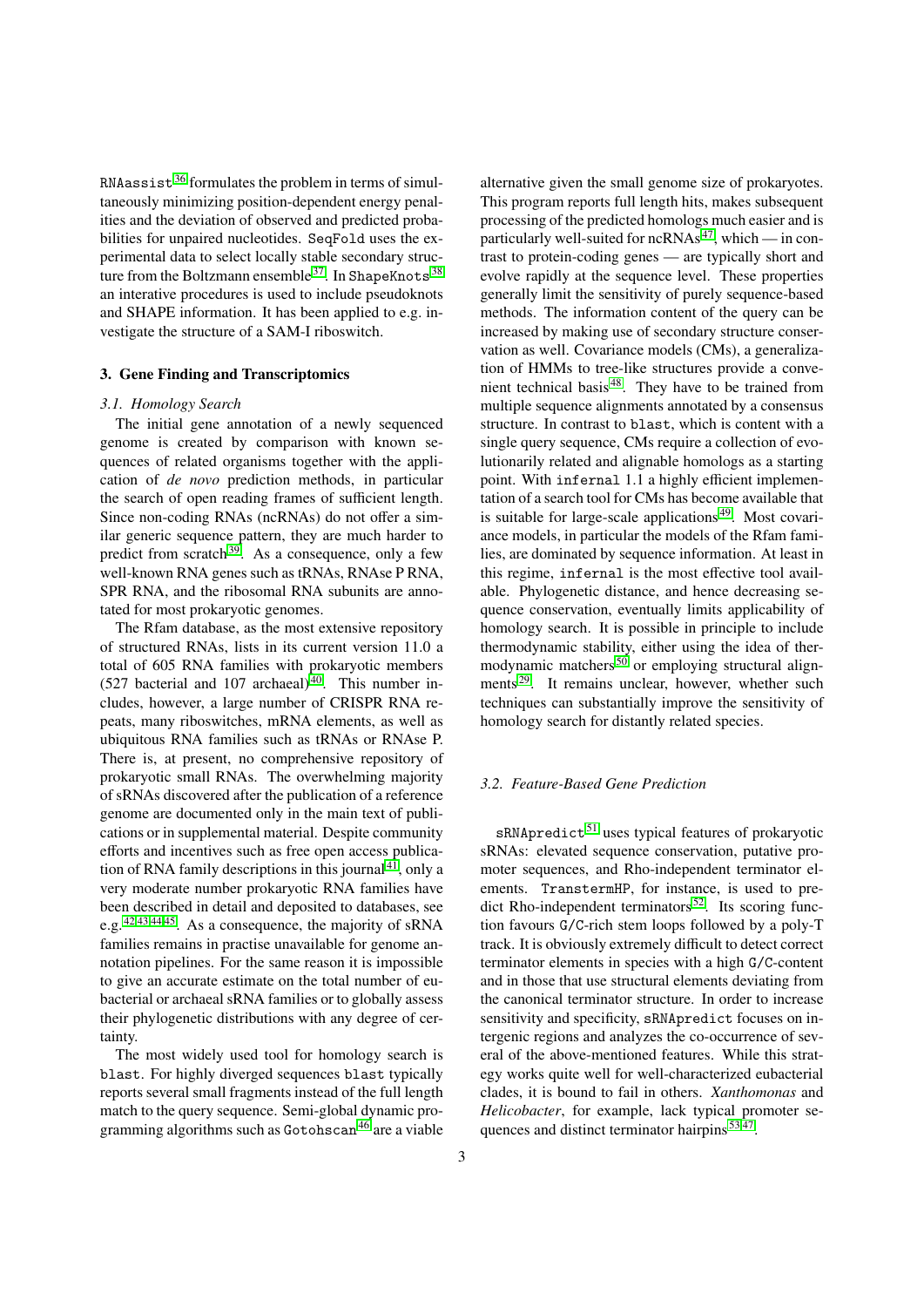#### *3.3. Transcriptomics*

Bacterial (and archaeal) transcriptomics can almost always be performed with a reference genome in place. This simplifies the work flow, which is basically composed of the following steps.

*(1) Library preparation:* Transcriptome analyses consist of "wet-lab" experiments and "try-lab" data evaluation. Both components greatly influence the final outcome and it is therefore recommended to design the experimental setup in a cooperative way, such that practical and theoretical issues are discussed at the very beginning. Selection of an appropriate sequencing platform, e.g., 454 or Illumina, and the enrichment or depletion of certain RNA classes are only two of many design decisions that depend on the research question. The actual experiments are performed and, depending on the sequencing platform and sequencing depth, several gigabytes of RNA transcript data are reported.

*(2) Quality check:* Sequencing machines typically output FASTQ-formatted files. This extended version of FASTA files is augmented by quality information for each called nucleotide along the sequence. FastQC<sup>[1](#page-3-0)</sup> is commonly used to initially check and visualize the quality of the raw sequencing data. Software suites such as the FASTX-Toolkit<sup>[2](#page-3-1)</sup> provide several tools to preprocess the raw sequencing reads by e.g. removal of the adapter and bar code sequences that have been attached during library preparation, or by filtering of low complexity reads. These steps can have a drastic influence on the mapping quality.

*(3) Read mapping:* A large number of software tools for read mapping has become available that differ widely in their algorithmic basis, memory consumption, speed, and versatility. Mapping strategies furthermore differ in their treatment of reads that map equally good to multiple genomic locations and in their handling of in-sertions and deletions<sup>[54,](#page-13-0)[55,](#page-13-1)[56](#page-13-2)[,57,](#page-13-3)[58](#page-13-4)</sup>. It is therefore important to match the choice of mapping tool to the re-search question<sup>[59](#page-13-5)</sup>. Once the mapping step is completed, mapping summary statistics help to verify whether all prior steps have been successful. Transcriptome studies that investigate prokaryotes usually assume that reads map without interruption ("split-free") and with near perfect sequence identity to the genome. This is, indeed, the case for the overhelming majority of the reads. There are, however, biological relevant exceptions that usually end up in the "sequencing trash bin". Ex-

<span id="page-3-0"></span><sup>1</sup>[http://www.bioinformatics.babraham.ac.uk/]( http://www.bioinformatics.babraham.ac.uk/projects/fastqc) [projects/fastqc]( http://www.bioinformatics.babraham.ac.uk/projects/fastqc)

amples include transcripts containing self-splicing introns in Eubacteria, as well as enzymatically spliced and circularized RNAs in Archaea. A recent study showed that such "atypical" transcript structures may be much more abundant than expected $^{60}$  $^{60}$  $^{60}$ . It remains, however, unclear to what extent rare transcripts of this type are biologically relevant, how many of them are technical artefacts and to what extent one detects true cellular RNAs that are nevertheless functionally irrelevant. Post-transcriptional modifications may further-more lead to large local error rates<sup>[61](#page-13-7)</sup>.

*(4) Transcript annotation and classification:* The transcripts are then evaluated with respect to the genomic loci they have been mapped to. This covers in general a classification into protein-coding, non-coding and intergenic regions. For a typical prokaryotic genome, the non-coding portion is mainly comprised of reads that originate from the highly abundant tRNAs and rRNAs and from a few well-characterized house keeping genes such as tmRNA and 6S RNA. In most prokaryotes, only the open reading frames of protein-coding genes are annotated, while regulatory regions of mRNA transcripts, i.e., their UTRs (untranslated regions) are missing and the structure of polycistronic transcripts, i.e., transcripts that contain more than one gene, remains uncertain. Thereby the number of reads mapping to intergenic regions is overestimated due to this knowledge gap. The detection of polycistronic transcripts can be achieved by using a high sequencing depth close to saturation. The exact determination of transcriptional units is, however, challenging as gap-free expression cannot be found even for well-characterized cases such as the *cag* pathogenicity island of *H. pylori* [53](#page-12-38). Another difficult task is the precise mapping of the genomic positions where transcription is initiated. This challenge has been addressed by specific sequencing library preparation steps; the evaluation of the resulting read patterns is described in more detail in the next subsection on transcription start site (TSS) annotation. The determined TSS maps revealed an unexpected complexity of the transcription unit organization. Transcription is initiated as expected ahead of annotated genes and polycistronic transcripts but also internally and antisense to them and therefore almost everywhere along the genome. Upstream of the determined TSS, promoter sequence motifs are expected. Textbook knowledge describing two conserved elements, i.e., the -10 and -35 box, has been revised as these motifs are extremely variable between species. In *Xanthomonas* and *Helicobacter*, for instance, only traces of the -10 box are detectable but no distinct -35 box has been reported  $53,47$  $53,47$ . It seems to be a matter of fact that the current experimental

<span id="page-3-1"></span> $^2$ [http://hannonlab.cshl.edu/fastx\\_toolkit]( http://hannonlab.cshl.edu/fastx_toolkit)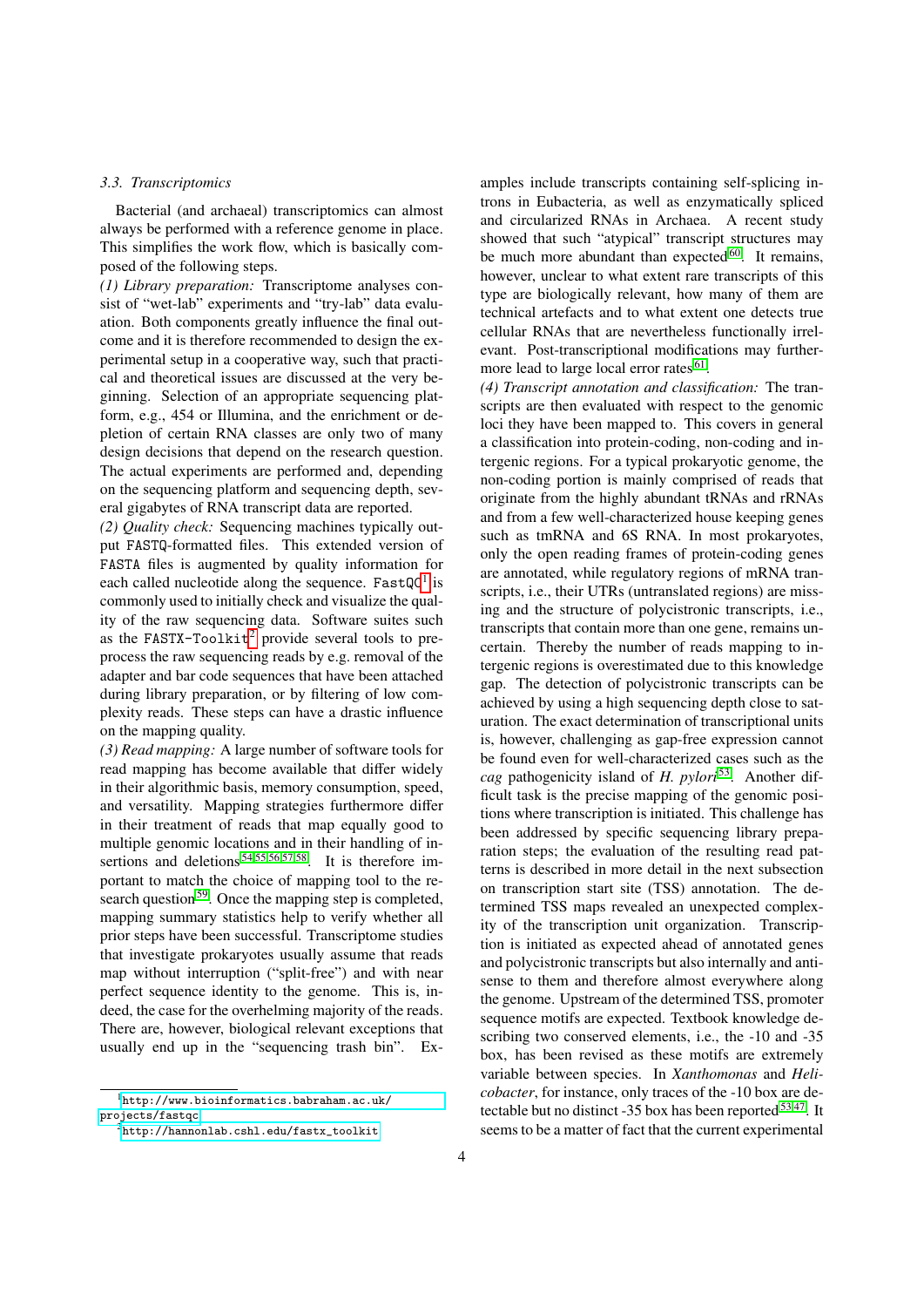setups enable the detection of TSS with species-specific housekeeping promoters, but alternative  $\sigma$  binding motifs are still hidden. The sequence between an annotated TSS and the start of a nearby downstream proteincoding gene gives rise to its 5' UTR. Again, surprising results such as a large number of leaderless transcripts, i.e., translation start and TSS are mapped to (almost) the same position, and 5' UTRs lacking Shine-Dalgarno se-quence patterns have been reported<sup>[53](#page-12-38)[,47](#page-12-32)</sup>. Beside the possibility to gain new insights into protein-coding genes, most prokaryotic transcriptome studies are set up to detect novel non-coding RNA genes. These are typically identified by the analysis of read accumulations in intergenic regions or anti-sense to annotated genes. The existence of transcription units that might correspond to non-coding genes is verified by independent experiments such as northern blotting and their exact size is determined by RACE. A single study reveals dozens of novel RNA genes that need to be further characterized. Common tasks are the detection of homologous sequences, structural conservation analysis, evaluation of their coding potential and target prediction. For a detailed description of these evaluations, we refer to the Sections [3.1,](#page-2-0) [3.4](#page-5-0) and [4,](#page-8-0) respectively.

#### *TSS Annotation*

In contrast to translation start sites that can be identified by well-established gene annotation strategies  $62,63$  $62,63$ , surprisingly little is known about transcription start sites (TSS) in most bacteria. Even though a thorough TSS annotation can serve as valuable source of information to (i) understand the architecture of polycistronic transcripts, (ii) use it as a paramount hallmark for ncRNA gene annotation, and (iii) determine the extend of the 5'UTR, which often harbors regulatory elements such as riboswitches, RNA thermometer, and sRNA binding sites.

The first successfully applied methods to annotate TSS were primer extension<sup>[64](#page-13-10)</sup> and RACE<sup>[65](#page-13-11)</sup>. Both techniques aim to find the 5' end of partly characterized genes, but suffer from two major drawbacks. Firstly, with these techniques it is not possible to distinguish between 5' ends of an RNA formed by a transcription initiation event or by an RNA cleavage event, which often occurs in the course of RNA processing. Secondly, both techniques are difficult to scale up to a genome-wide high-throughput application. Therefore, two RNA-seq based methods for reliable annotation of TSS in bacterial genomes were developed recently[66,](#page-13-12)[53](#page-12-38). Both methods exploit the phosphorylation pattern unique to primary TSS. Mono-nucleotides for transcription are provided to the RNA polymerase in



<span id="page-4-0"></span>Figure 1: Comparison of automated TSS annotation from dRNAseq data with TTSpredator and TSSAR. The upper plot pair shows the mapped read coverage in the treated  $(L^+)$  and untreated  $(L^-)$  library for an exemplary region from *H. pylori* dRNA-seq data [53](#page-12-38). Blue dashed lines indicate TSS annotated by TTSpredator (using default parameter). The middle plot pair shows essentially the same data, but only the read start coverage is plotted. This is how TSSAR looks at the data. Dashed red lines indicate TSS annotated by TSSAR (*p*-value cutoff of 10−<sup>4</sup> ). The bottom part shows the positions of the annotated genes in the considered region. The read coverage plots indicate that the data produced by dRNA-seq is more complex than it might appear from the method description. A refined data analysis is needed as simple global cut-off approches, whether for the difference or the ratio between the two libraries, cannot cope with the dynamics along different genomic regions.

the form of nucleotide triphosphates, which are broken down in the process of transcription elongation and the released energy is used to form a phosphodiester bond between the newly conjoined nucleosides. As a consequence, the first nucleotide still has a triphosphate attached to its 5' carbon atom. In contrast, if the phosphodiester bond of two consecutive nucleosides is broken by endonucleolytic cleavage, the remaining fragment is a 5'-phosphomonoester.

In the method developed by Wurtzel et al.  $66$ , the total RNA is treated with *Tobacco Acid Pyrophosphatase* (TAP), which removes the 5'-triphosphate and hence makes the RNA susceptible for the subsequent 5'-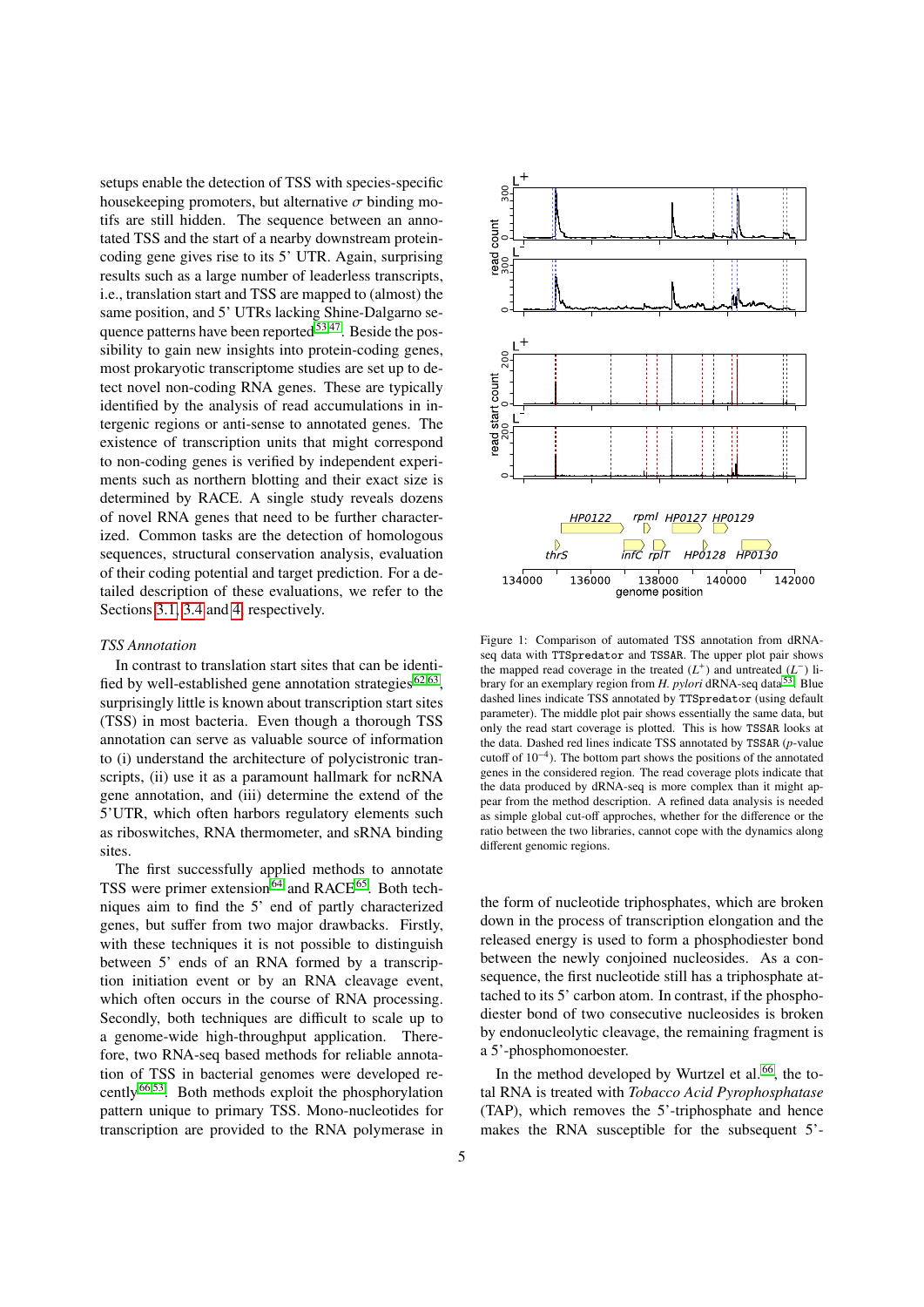sequencing-adapter ligation. The 3'-adapter is attached by a random primer. In contrast to a library which is not TAP-treated, reads associated with primary TSS are enriched in the TAP-treated library.

An alternative method<sup>[53](#page-12-38)</sup> uses the *Terminator-5'phosphate-dependent exonuclease* (TEX) to deplete the total RNA of fragments that are not protected from exonuclease degradation by a 5'-triphosphate. As a control, total RNA from the same extraction is processed the same way, but without the TEX treatment. Therefore, in the final anlysis step the differences between the treated (a.k.a. plus) library and the untreated (a.k.a. minus) library have to be screened position-wise for sites with a compelling enrichment of RNA-seq read starts in the plus versus the minus library. That is why this method was named differential RNA-seq (dRNA-seq).

The first applications of dRNA-seq were manually analysed by visualizing the reads and assessing the enrichment. Since such a screening is very timeconsuming and tedious on genome-scale, and since it involves the subjectiv assessment of the analyzer, the results suffer from a certain lack of reproducibility and consistency. Therefore, soon after, the first statistical approaches to evaluate dRNA-seq data were proposed. Schmidtke et al.<sup>[47](#page-12-32)</sup> modeled the density of read starts within the genome locally by applying a sliding window approach. Within each window, the distribution of read start counts per position are assumed to follow a Poisson distribution. As a consequence, the differences between the two libraries can be modeled by the Skellam distribution, which allows to calculate the probability to encounter the observed enrichment by chance.

Alternatively, global thresholds are applied to discriminate between significant read enrichment and background noise [70](#page-13-13)[,71](#page-13-14). To gain specificity, the TSS calling is split into two steps. First, the relative read coverage increase in the treated library from position *i* − 1 to position *i* is evaluated. If this increase surpasses a defined threshold, the position is further evaluated whether the ratio of observed transcription initiation between treated and untreated library exceeds a defined threshold. If both tests are passed, the position is annotated as a TSS. The strenght of this method, as implemented in the program TTSpredator, lies in the ability to regard dRNA-seq data from different strains and/or growth conditions and dynamically adjust the thresholds if strong signals are observed in one sample. This circumvents a strict a priori threshold definition, which might be difficult to find for a new data set with different sequencing depth, genome size and TEX treatment efficiency.

The most recent development in automated TSS an-

notation from  $dRNA$ -seq data, TSSAR<sup>[72](#page-13-15)</sup>, picks up the idea from Schmidtke et al. to model the differences between the treated and untreated library with a Skellam distribution. However, to deduce the parameters from the underlying individual libraries, a zero-inflated Poisson distribution is used instead of a mere Poisson distribution. This allows to consider the region in focus as a mixture of transcribed and not transcribed segments, where the later are assumed to follow a Poisson distribution and the former to follow a uniform zero distribution. The parameters specifying the Skellam distribution are solely deduced from the read density in the transcribed region. The main advantage of TSSAR is the statistical sound analysis resulting in a robust enrichment *p*-value for each genomic position, which in turn leads to little dependency to a priori defined parameters that can greatly depend on the details of the experimental design and execution. Furthermore, TSSAR is provided as an easy-to-use web service, making its application rather convenient.

Similar to the eukaryotic research community, the understanding of prokaryotic genomes can benefit from shifting from the established protein-coding gene centered genome annotation to the incorporation of more information on transcripts, with all their diversity in function and architecture. With the recent developments both in wet-lab experiments and computational analysis that allow to characterize bacterial transcriptomes semiautomated in a high-throughput manner, a comprehensive transcript annotation becomes feasible. A comparison of TSSpredator and TSSAR is shown in Fig. [1.](#page-4-0)

### <span id="page-5-0"></span>*3.4. Comparative Genomics*

Non-coding RNAs are in many cases detectable by comparative genomics alone, i.e., without the benefit of either known homologs or expression data. SIPHT<sup>[73](#page-13-16)</sup> makes use of invariant features of many bacterial genes. It identifies candidate loci based on sequence conservation in intergenic regions combined with predicted Rhoindependent terminators (downstream) and predicted transcription factor binding sites (upstream). The software also evaluates homology with known sRNAs and cis-regulatory RNA elements. The tool is not directly applicable to some genera such as *Helicobacter*, which has a A/T-rich genome and thereby lacks recognizable terminator hairpins<sup>[53](#page-12-38)</sup>.

Stabilizing selection acting to preserve secondary structure elements imposes constraints on variations that become fixed in a population and hence are observable as differences between orthologous sequences from evolutionarily related organism. In particular, evolutionarily conserved base pairs admit only 6 of 16 pos-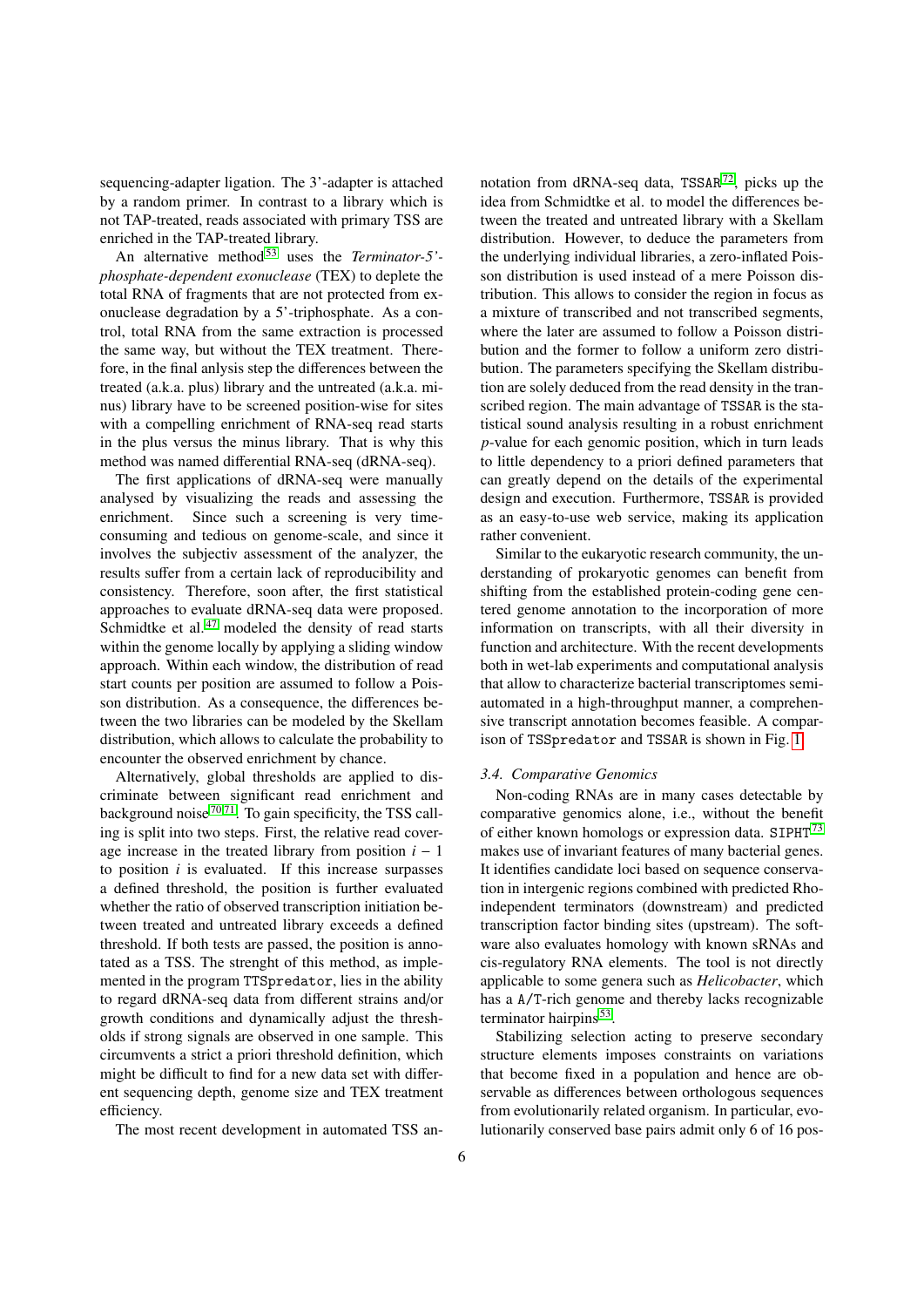

<span id="page-6-0"></span>Figure 2: Evolutionary signals are used to classify multiple sequence alignments into non- or protein-coding. RNAz combines structural and thermodynamic descriptors and measures of sequence conservation to detect excess conservation of secondary structure, while RNAcode identifies increased conservation of putative ORFs compared to the observed sequence conservation of the nucleic acid sequences. Well-conserved structured RNAs such *Xanthomonas* sX13, which is involved in virulence specific gene expression and *hfq* mRNA regulation, can easily be identified  $67$ with RNAz. The *E. coli* transcript C0343. originally annotated as a small RNA, does not exhibit typical features of a structured RNA. Instead, RNAcode reveals a wellconserved short coding sequence [68](#page-13-18). Dual transcripts such as *B. subtilis* sR1 [69](#page-13-19) are detectable by both RNAz and RNAcode.

sible nucleotide pairs: GC, CG, AU, UA, GU, and UG. Computer simulations have indicated that RNA sequences still evolve in a drift-like manner even under very strong selection on their secondary structure  $74,75$  $74,75$  so that sequence patterns reflecting the structural constraints rapidly accumulate and become readily detectable already at 10% of sequence divergence.

qrna[76](#page-13-22) investigates pair-wise alignments. The algorithm is based on stochastic context free grammars and estimates the posterior probabilities for an input alignment to be structured RNA, protein-coding, or neither. Its first application to  $E$ .  $\frac{1}{v^{7}}$  resulted in the prediction of several dozens of novel ncRNAs, many of which have been validated. Multiple sequence alignments convey much more information on substitution patterns than pairwise alignments but are also much harder to simulate as a detailed stochastic model as in evofold<sup>[78](#page-13-24)</sup>. In RNAz<sup>[79](#page-13-25)</sup>, Fig. [2,](#page-6-0) we have therefore taken a different approach. Two lines of evidence inform about conservation of RNA structures: (i) structural similarity above the level expected from placing the differences at random positions  $80$ , (ii) a lower free energy of folding than expected for the same sequence composition. Instead of an explicit stochastic model, RNAz uses machine learning to distinguish between true ncRNAs and decoys with the same dinucleotide content and the same gap pattern as the input alignments. The software is primarily designed for the large genomes of higher eukaryotes but has been employed successfully also for many prokaryotes [81](#page-13-27)[,82,](#page-13-28)[83,](#page-13-29)[84](#page-13-30). It detects all types of conserved secondary structure elements, including *bona fide* sRNAs, riboswitches and RNA thermometers, as well as terminator hairpins. Since its initial publication several improvements have been introduced. In particular, RNAz  $2.0^{85}$  $2.0^{85}$  $2.0^{85}$  makes use of improved consensus structure prediction for assessing structural conser-vation<sup>[21](#page-12-6)</sup>, it explicitly accounts for dinucleotide distribution, and it has been retrained on a much larger training set including many prokaroytic RNAs. Nevertheless, RNAz still suffers from relatively large false discovery rates (FDR) and a limited accuracy in particular of the boundaries of its predicted structures. Reevaluating the RNAz predictions with structure-based alignment reliability scores computed by LocARNA- $P^{28}$  $P^{28}$  $P^{28}$  not only improves the boundary prediction by more than a factor of three but also halves the FDR.

A completely different comparative approach is taken by NAPP $86$ . First it determines the phylogenetic distribution of conserved sequence elements as well as annotated protein-coding genes. Coherent phylogenetic distribution and co-occurrences with certain groups of proteins then indicate that conserved, un-annotated sequences may harbour sRNAs. An advantage of this approach is that the association with known proteins at least hints at potential functions of the candidate sRNA. A comparison of different computation approaches to-wards sRNA prediction can be found e.g. in ref. [86](#page-13-32).

Discrimination between coding and non-coding regions poses technical as well as biological challenges not addressed by standard gene finders [87](#page-13-33). Ironically, authors working on non-coding RNAs repeatedly had to implement *ad hoc* solutions to detect coding regions. While longer protein-coding sequences are easily recognized by the absence of stop codons and characteristic, often species-specific patterns of codon usage, it is impossible to reliably detect short peptides of 20 amino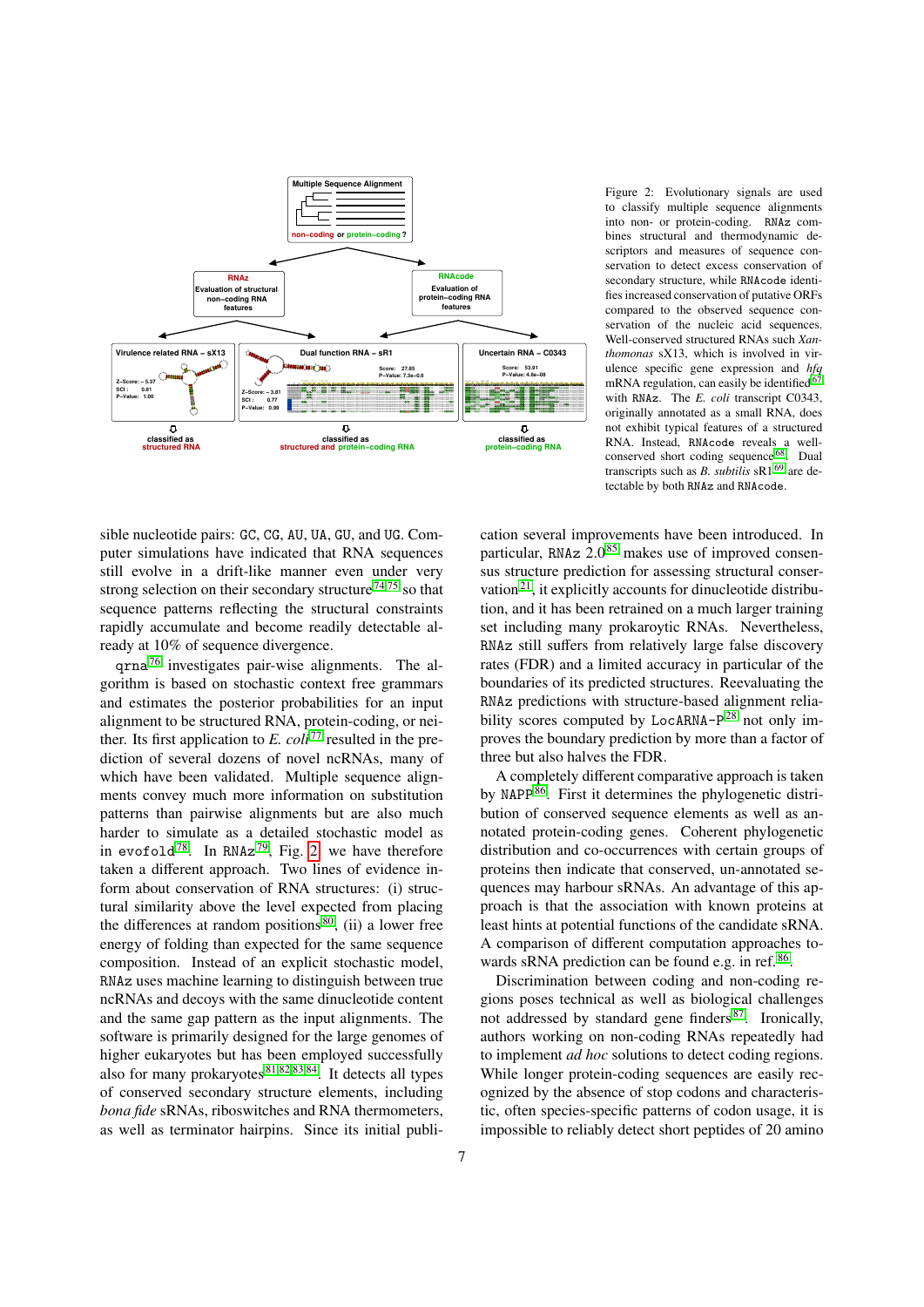acids or less in a single sequence. In complete analogy to RNA secondary structures, however, conservation of peptide sequences constrains the variation of the underlying nucleic acid sequence in characteristic ways. Most obviously, third codon positions are expected to be much more variable. RNAcode<sup>[68](#page-13-18)</sup>, Fig. [2,](#page-6-0) is based on this idea and evaluates for all six possible reading frames whether the amino acids obtained by translating a putative codon is more conserved than expected by the conservation at nucleic acid level. Translated into logodds scores these estimates form the basis of a dynamic programming algorithm that identifies statistically significant conserved peptides in the alignment of nucleic acid sequences. The method was applied e.g. to identify very small peptides as well as annotation errors in *H. phylori* [53](#page-12-38)[,88](#page-13-34) .

A particular difficulty is posed by transcripts that function both as sRNA by virtue of a conserved secondary structure and at the same time code for a conserved peptide. Well-known examples from the realm of prokaryotes is the *Staphylococcus aureus* RNAIII, which regulates target genes as sRNA and encodes the 26 amino acid sequence of delta-haemolysin $89$ , and the *Bacillus* SR1 RNA involved in the regulation of arginine catabolism $69$ . The detection of such cases in genome-wide surveys remains difficult although software for similar tasks has become available. In particular RNAdecode $r^{90}$  $r^{90}$  $r^{90}$  searches for conserved RNA structure within DNA regions known to be protein-coding; it suffers from very high FDRs, however<sup>[91](#page-14-1)</sup>. The intersection of RNAz and RNAcode predictions can provide at least plausible candidates but is certainly not ideal either. To the best of our knowledge no systematic survey for dual RNAs has be conducted in prokaryotes so far.

### *3.5. Estimation of RNA Families and Classes*

The Rfam database divides ncRNAs according to inherent functional, structural, or compositional sim-ilarities in more than 2200 different RNA families<sup>[40](#page-12-25)</sup>. At a higher level, an *RNA class* [92](#page-14-2) further groups together ncRNAs whose members have no clear homology at the sequence level, and presumably do not derive from a common ancestor, but still share common structural properties as a consequence of functional analogy. Prominent examples are microRNAs (miRNAs) and the two distinct classes of snoRNAs (box H/ACA and box  $C/D$ ).

Current methods for the *de novo* annotation of ncR-NAs rely on unsupervised techniques, such as clustering, to group similar RNAs and subsequent computation of the consensus structure. Using methods implemented

in tools like RNAz<sup>[79](#page-13-25)</sup> and EvoFold<sup>[78](#page-13-24)</sup>, further characteristics that are indicative of functional ncRNA genes are evaluated.

In this framework, the initial clustering phase is a crucial step and in order to be successful it requires the specification of an appropriate distance or similarity notion that can characterize the functional properties of RNA sequences. The distance measures of course depend on the level of information available and ultimately on the representation used to encode the RNA molecules. These representations can be based on (i) the nucleotide sequence, (ii) the connectivity graph of base pairing interactions, or (ii) the full three-dimensional conformation. The third option is not yet viable as there is a lack of both experimental techniques to determine 3D conformations of functional RNAs in a large scale setting (i.e., for machine learning approaches), and of efficient, and sufficiently accurate, modeling techniques to compute these conformations.

Frequently only sequence information is used since it is directly available from sequencing experiments, of relatively low noise, and it can be manipulated efficiently and with ease by computers  $93,94$  $93,94$ . By construction, any pure sequence-based approach is restricted to RNA families and must fail to detect functional similarity in case of low sequence identity. Indeed, family assignments of structured RNAs obtained from sequence alignments are often wrong when pairwise sequence identities drops below  $60\%$ <sup>[92](#page-14-2)</sup>. Much lower similarity levels are quite common within a single RNA class. There is therefore a pressing need for similarity and distance notions that efficiently take into account both sequence and structure.

One possible solution is to do structure prediction simultaneous with the construction of alignments  $27.24$  $27.24$  as described in Section [2.](#page-1-0) This approach was successfully used to classify all known CRISPR repeats<sup>[95](#page-14-5)</sup>. However, these alignment-based methods do not scale to efficiently cluster hundred of thousands of candidate ncR-NAs predicted e.g. by RNAz screens.

With GraphClust<sup>[96](#page-14-6)</sup> a very different approach has become available. It avoids the alignment phase and the explicit computation of a distance matrix altogether. At the same time it is not restricted to a single structural hypothesis. In order to deal with structural alternatives, abstract shape analysis  $97$  is used to summarize the ensemble of predicted structures. It provides an *a priori* classification of structures and allows the efficient retrieval of a single representative secondary structure per class, so that each sequence is represented by a small set of sufficiently different secondary structures. Each structure is then interpreted as a labeled graph from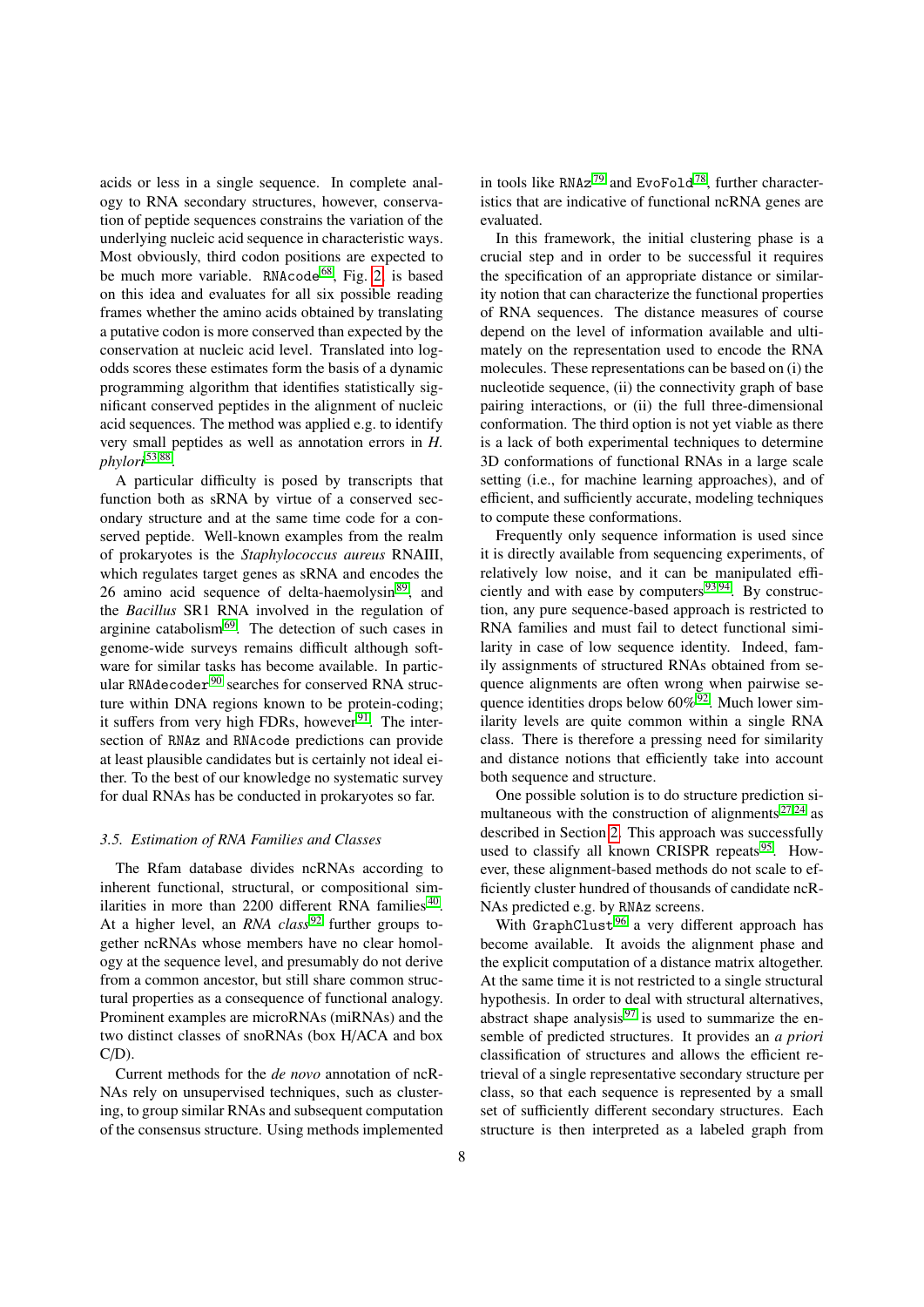

<span id="page-8-1"></span>Figure 3: Features describing a secondary structure graph. Each graph is described by the set of all neighborhood subgraphs up to a maximal radius *r* around a certain nucleotide.

which structural features defined as small localized subgraphs are extracted as outlined in Fig. [3.](#page-8-1) The resulting sparse feature vectors for each structure amount to a direct generalization of the well-known *k*-mer similarity from strings to labeled graphs  $98$ , which could be used for clustering.

For large datasets (i.e.,  $>10^4$  sequences) one can-<br>t afford the quadratic complexity of clustering algonot afford the quadratic complexity of clustering algorithms that rely on a pairwise distance or similarity information. Instead, GraphClust formulates the clustering problem in terms of approximate nearest neighbor queries which can be answered with a sub-linear complexity using locality sensitive hashing  $99$ . The similarity of the *k*-nearest neighbors can then be used to estimate how compact or dense each neighborhood is within the set of feature vectors so that the most compact non-overlapping neighborhoods can be selected as candidate clusters.

Each of these candidate clusters is then refined using alignment techniques designed to discard incompatible RNA sequences. A corresponding covariance model is employed to scan the original dataset for similar sequences that were missed by graph-based preclustering. The entire procedure is then iterated on the remaining instances producing in each round a userdefined number of clusters that can later be merged to decrease the final cluster fragmentation.

GraphClust was successfully applied to cluster bacterial ncRNAs. Using a benchmark set of 363 ncRNAs, GraphClust detected 43 high-quality clusters repre-senting 38 families <sup>[96](#page-14-6)</sup>. In this benchmark, additional genomic context was added to simulate the application scenario of unknown precise transcript boundaries. The quality of clustering (measured with the F-measure or with the Rand index) was higher then the state-of-theart clustering using LocARNA. Thus, GraphClust can successfully determine RNA classes for bacterial ncR-

NAs, even when the precise transcript is unknown.

# <span id="page-8-0"></span>4. RNA-RNA Interactions

#### *4.1. Models for Predicting sRNA–mRNA Interactions*

The rise of high-throughput methods, first tiling arrays and now RNA-seq, to characterize transcriptomes had led to an explosion in the number of identified sRNAs in prokaryotes; more than hundred sRNAs have been reported in most species (e.g. [100](#page-14-10)[,101,](#page-14-11)[102](#page-14-12)[,103](#page-14-13)). Most sRNAs studied to date form base pair interactions with mRNAs to post-transcriptionally regulate their targets' translation and stability<sup>[104](#page-14-14)</sup>. The functional characterisation of novel sRNAs thus involves identification of their interaction partners together with the precise interaction sites. A promising strategy to cope with the steadily increasing number of discovered but uncharacterised sRNAs is computational prediction of candidate sRNA targets, followed by experimental verification using transcriptomics and proteomics approaches.

Computational methods for predicting RNA–RNA interactions fall into four main classes. The following section gives an overview of the available methods and tools with an emphasis on sRNA–mRNA interaction prediction (previously also reviewed in refs.  $105, 106$  $105, 106$ ). Table [1](#page-9-0) summarises web-based applications designed for genome-wide sRNA target predictions.

The first class of methods evaluates the stability of the duplex formed between two RNA molecules aiming to find the loci in both partners that yield the energetically most favourable hybridisation. Only base pairs between the two RNAs are evaluated, while their intramolecular structure is ignored. The most popular tools of this type are RNAhybrid<sup>[114](#page-14-17)</sup>, RNAduplex and RNAplex<sup>[115](#page-14-18)</sup>, and DINAMelt<sup>[116,](#page-14-19)[117](#page-14-20)</sup>. Methods of this class are primarily tailored for predicting potential binding sites of short RNAs (like eukaryotic miRNAs) in large target RNAs as they tend to maximise the hybridisation length. The prediction is based on a modified version of the secondary structure prediction algorithm of ref. $3$  that omits multiloops. A simplified loop energy model was introduced by RNAplex. This tool also allows to favour shorter interactions by per-nucleotide penalties. The web server TargetRNA $^{11\bar{8},119}$  $^{11\bar{8},119}$  $^{11\bar{8},119}$  was specifically designed for the prediction of bacterial sRNA targets; it provides two scoring schemes: (i) scoring of individual base pairs by a lo-cal alignment-like algorithm<sup>[120](#page-14-23)</sup> or (ii) duplex mfe similar to RNAhybrid. Recently, its successor TargetRNA2 was released (unpublished).

Methods of the second class determine a joint secondary structure of two RNAs, i.e., a common structure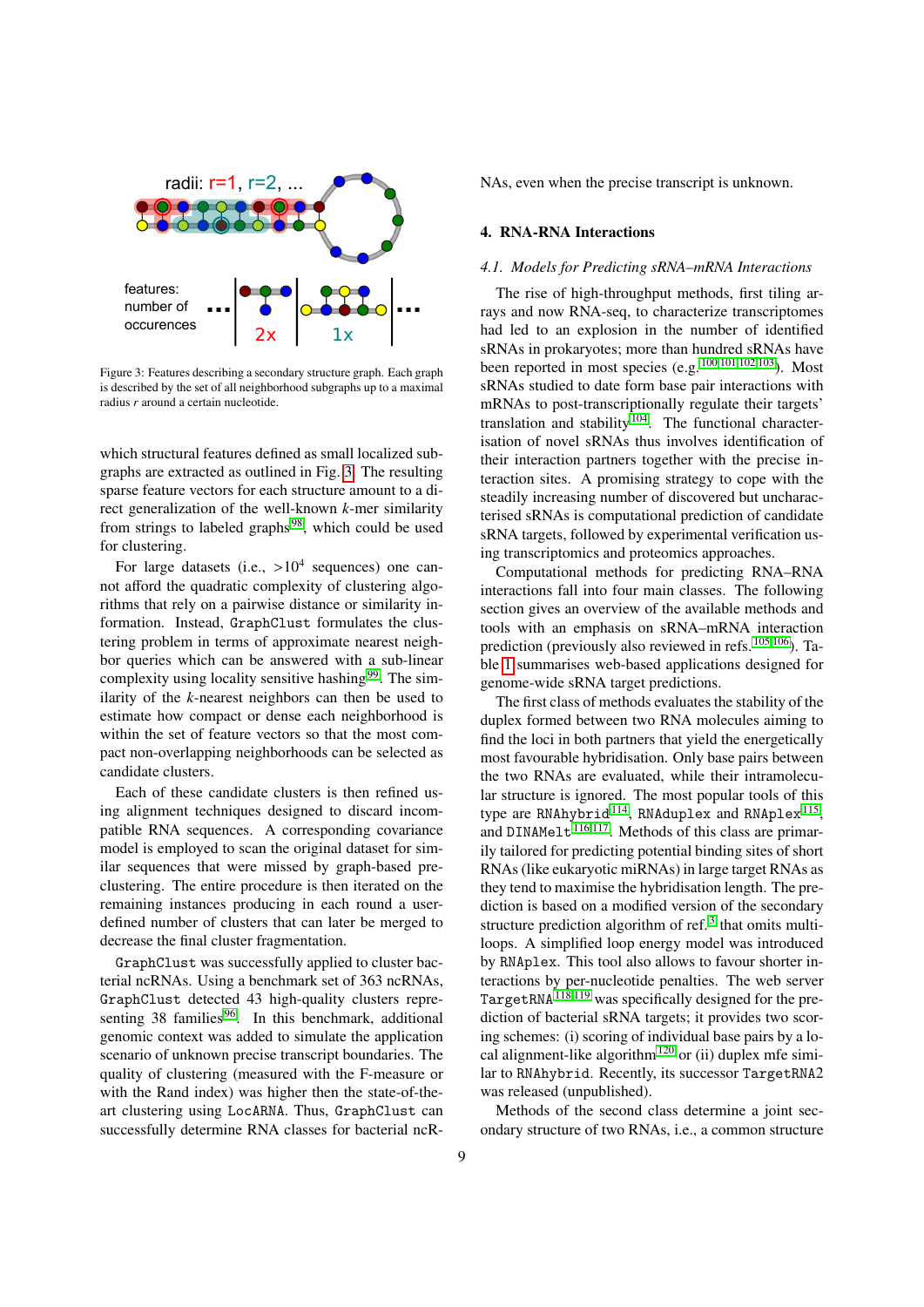| Name        | Features for target prediction |                          |                          | Classi-<br>fier          | Func-<br>tional          | URL of web server                              | References |
|-------------|--------------------------------|--------------------------|--------------------------|--------------------------|--------------------------|------------------------------------------------|------------|
|             | Conser-<br>vation              | Access-<br>ibility       | Seed<br>region           |                          | enrich-<br>ment          |                                                |            |
| CopraRNA    | X                              | Χ                        | X                        | $\overline{a}$           | Χ                        | http://rna.informatik.uni-freiburg.de/CopraRNA | 107        |
| IntaRNA     |                                | X                        | X                        | $\overline{a}$           | X                        | http://rna.informatik.uni-freiburg.de/IntaRNA  | 108,109    |
| RNApredator | $\overline{\phantom{0}}$       | X                        | $\overline{\phantom{a}}$ | $\overline{\phantom{0}}$ | X                        | http://rna.tbi.univie.ac.at/RNApredator        | 110,111    |
| sRNATarget  | -                              | $\overline{\phantom{0}}$ | X                        | X                        | $\overline{\phantom{a}}$ | http://ccb.bmi.ac.cn/srnatarget                | 112        |
| sTarPicker  |                                | X                        | X                        | X                        |                          | http://ccb.bmi.ac.cn/starpicker                | 113        |
| TargetRNA2  | X                              | X                        | X                        | -                        | $\overline{\phantom{a}}$ | http://snowwhite.wellesley.edu/targetRNA       |            |

<span id="page-9-0"></span>Table 1: Web server for genome-scale prediction of sRNA target genes. All web server are based on computational methods that score the sRNA– target interaction by their hybridisation energy and by additional features as indicated in the table. Some server directly allow for functional enrichment analysis of the highest-ranking target predictions.

including both intra- and intermolecular base pairs. The two input RNA sequences are concatenated and then folded by an RNA folding algorithm such as Zuker's al-gorithm<sup>[3](#page-11-2)</sup>, which is extended to handle the loop containing the concatenation point energetically as an external loop. Tools implementing this idea are, for example, PairFold<sup>[121](#page-14-31)</sup> and RNAcofold<sup>[122](#page-14-32)</sup>. The sRNATarget web server <sup>[112,](#page-14-29)[123](#page-14-33)</sup> computes the mfe structure of the concatenated sequence to derive interaction features such as length-normalised free energy, seed match length and A/U-content in single-stranded regions. A naive Bayes classifier based on these features is then applied to discriminate sRNA–mRNA interactions from noninteracting sRNAs and mRNAs. The main disadvantage of all concatenation-based approaches is their restriction on the allowed interaction types. The underlying RNA folding algorithm can only predict pseudoknot-free secondary structures, although many interaction sites are actually located in loop regions  $124$ . Interactions between two stem loops (loop–loop interactions) represent a pseudoknot in the context of the concatenated sequences and, therefore, cannot be predicted by these approaches.

The third class comprises interaction prediction methods that model the competition between formation of duplex and intramolecular base pairs by the structural accessibility of the interaction sites. This strategy is supported by two systematic studies which showed that functional interaction sites are typically well-accessible in both sRNAs and their target mRNAs [125](#page-14-35)[,126](#page-14-36). The tools IntaRNA<sup>[109](#page-14-26)</sup> and RNAup<sup>[127,](#page-15-0)[128](#page-15-1)</sup> calculate the thermodynamics of RNA–RNA interactions as sum of two energy contributions: (i) the energy required to make the sRNA and target interaction sites accessible, which is calculated from the ensemble of all secondary structures, and (ii) the hybridisation energy of the two interacting subsequences. IntaRNA additionally incorporates seed re-

gions, i.e., regions of (nearly) perfect sequence complementarity, that are thought to initiate interaction formation. The IntaRNA web server  $108$  allows for genomescale sRNA target predictions followed by functional enrichment analysis of top target predictions and visualization of putative interaction regions. RNAplex optionally approximates interaction site accessibility by position-specific per-nucleotide penalties [111](#page-14-28). An sRNA target prediction web server on top of RNAplex is implemented by the software RNApredator $1^{10}$ . The web server sTarPicker combines ideas from accessibilitybased and concatenation-based approaches [113](#page-14-30). Putative seed interactions are extended by computing a joint secondary structure of sRNA and mRNA. The predictions are then classified into true and false interaction predictions based on the interaction features A/U-content, hybridisation energy, accessibility and seed length. All methods represented by this class can predict complex interactions like loop–loop interactions, but interactions are restricted to one locus. For RNA–RNA interactions involving two or more interaction sites as, e.g., OxyS– *fhlA*[129](#page-15-2) and RNAIII–*rot* [89](#page-13-35), only one of the interaction sites can be predicted. Whether formation of interactions at multiple loci is a common principle and frequently required for regulation by sRNAs *in vivo* is still an open question. The sRNA RNAIII, for example, binds its target *coa* in *Staphylococcus aureus* both via an imperfect duplex and a loop–loop interaction, but the former interaction alone is sufficient for *in vivo* repres $sion$ <sup>[130](#page-15-3)</sup>.

Several tools of the third class have been successfully applied to identify sRNA targets in various prokaryotic species. IntaRNA, for example, aided in finding that the cyanobacterial sRNA Yfr1 inhibits translation of two outer membrane proteins  $131$  and that the sRNA PhrS stimulates translation of the quorum-sensing regulator *pqsR* in *Pseudomonas* [132](#page-15-5). But sRNA–mRNA interac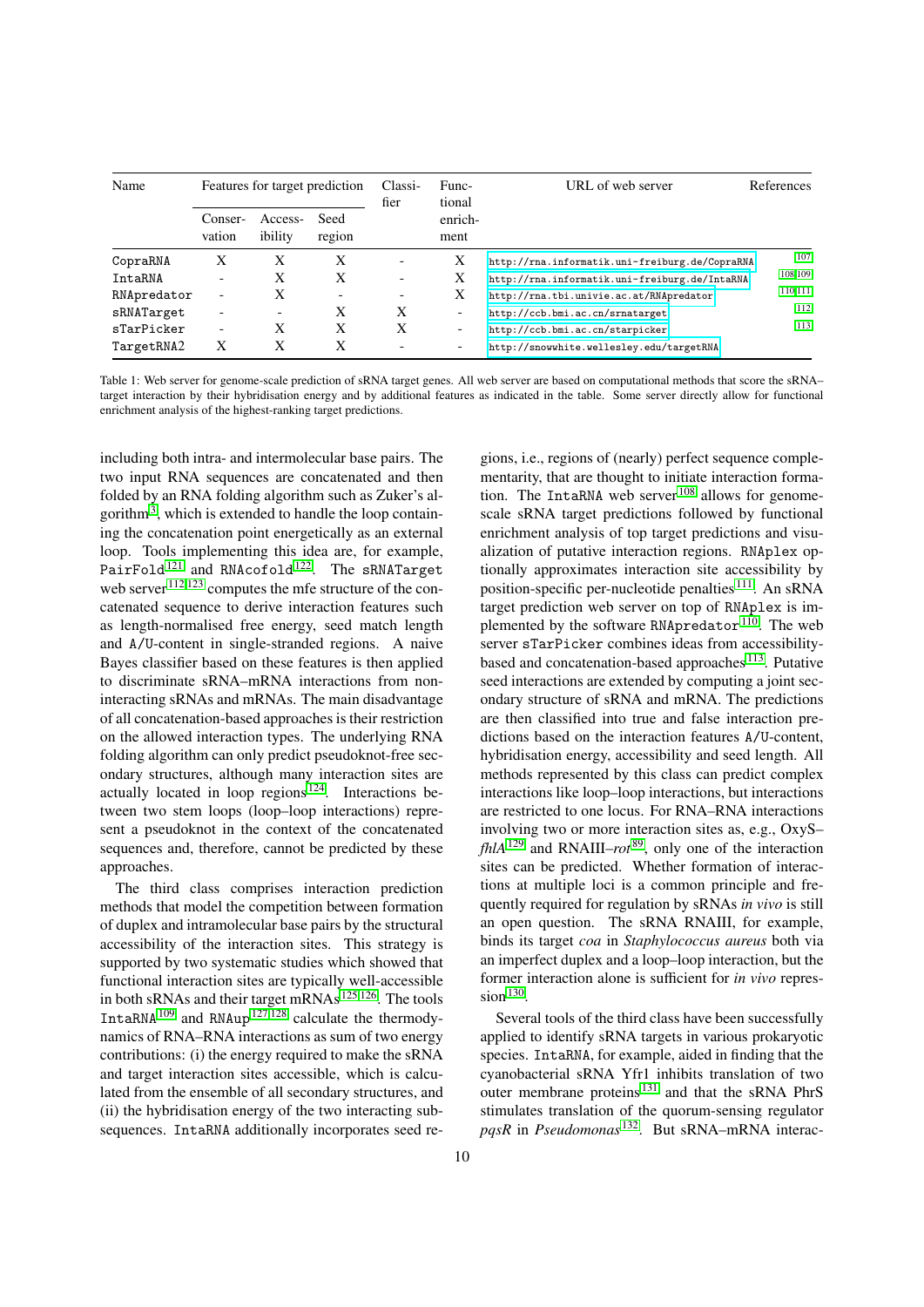tions are not restricted to the bacterial domain of life. Jäger et al.<sup>[133](#page-15-6)</sup>, for example, showed by a combination of computational and experimental approaches that the archaeal sRNA<sup>162</sup> targets both a *cis*- and a *trans*-encoded mRNA via two distinct domains.

Methods of the final class can predict more complex joint secondary structures and also allow for multiple interaction sites. The IRIS tool<sup>[134](#page-15-7)</sup> introduced a model that maximises the number of base pairs. Alkan et al. [135](#page-15-8) then presented a more realistic energy model. The type of joint structures considered in this study were the basis for several subsequent approaches to predict mfe structures [136](#page-15-9)[,137,](#page-15-10)[138](#page-15-11), to compute the partition func-tion of joint secondary structures<sup>[139](#page-15-12)[,140](#page-15-13)</sup> and to sample joint secondary structures <sup>[141](#page-15-14)</sup>. All these algorithms have a high time and space complexity, in practise precluding genome-wide application. Except for IRIS, all methods of this class are also not able to handle pseudoknotted structures or crossing interactions. Consequently, they still cannot predict instances like the two loop–loop interactions between RNAIII and *rot* in *Staphylococcus* aureus as these constitute a crossing interaction<sup>[89](#page-13-35)</sup>.

#### *4.2. Comparative sRNA Target Prediction*

Genome-scale prediction of sRNA target genes is a computationally challenging task and all methods presented above suffer from a high false positive rate. Starting from the observation that the target binding site in the sRNA is marked by high sequence conservation across related species  $125,126$  $125,126$ , comparative target prediction for conserved sRNAs appears to be a promising strategy to reduce the number of false positive predictions.

PETcofold was the first comparative method for the prediction of RNA–RNA interactions and joint secondary structures [142,](#page-15-15)[143,](#page-15-16)[144](#page-15-17). Using two multiple alignments of RNA sequences as input, PETcofold predicts conserved RNA–RNA interactions and RNA structures taking into account covariance information arising from compensatory base pair exchanges. Such an alignmentbased strategy will predominantly report duplexes in which the interaction base pairing is conserved across species. Its applicability is, therefore, limited to a subclass of interactions that exhibit broad evolutionary conservation. The same constraint applies to other comparative joint secondary structures prediction approaches such as ripalign  $145$ .

Interactions with conserved base pairing pattern cover only a subset of all observed interactions; conservation of target complementarity can range from marginal to full conservation even for different targets

of the same sRNA<sup>[126](#page-14-36)</sup>. This observation is particularly challenging for alignment-based approaches as it is not known *a priori* whether the interaction between a specific sRNA and mRNA is well conserved or not. CopraRNA introduced a very promising alternative strat-egy overcoming fixed input sequence alignments <sup>[107](#page-14-24)</sup>.

As for other comparative approaches, CopraRNA's main idea is to combine the target prediction in several species. But in contrast to the above-mentioned approaches, CopraRNA does neither enforce conservation of the interaction site nor of the interaction pattern. Rather, it performs target prediction in each organism independently and then combines the evidence for all these predictions (see Fig. [4\)](#page-11-14). The basic assumption is that only the target regulation by the sRNA is required to be conserved, but the specific base pairing pattern can be variable and the interaction site might have even been shifted, especially in the mRNA. For a functional interaction, it is often sufficient to have a binding in proximity to the ribosomal binding site without the necessity of a fixed position.

In order to combine the single evidences of an interaction from each organism, one could naively use the average of all calculated scores. This approach has, however, two caveats: (i) the scores are not normalized and depend, e.g., on the G/C-content of the organism, and (ii) closely related species are likely to have similar scores due to their similarity in sequence composition. Concerning the first point, a way to normalize the score is to use *p*-values instead of raw scores. Since each sRNA has typically only few functional interactions (for example a total of 21 direct targets has previously been reported for the well-characterized sRNA GcvB<sup>[146](#page-15-19)</sup>), one can use the score distribution of all genome-wide predicted interactions for a given sRNA in one organism as background to calculate the *p*-values. For the second point, one first has to determine how *p*-values from different organism can be combined. Albeit intuitively a good solution, the product of *p*-values does not constitute a *p*-value anymore as it is not uniform across the background. For that purpose, one has to use a transformation. In CopraRNA the inverse normal method of Hartung<sup>[147](#page-15-20)</sup> was used since it additionally allows to weight the *p*-values, thus correcting for the evolutionary distance of the species.

# 5. Open Questions

Many questions and computational problems remain open. Although experimental and computational methods are now in place to identify transcription start sites,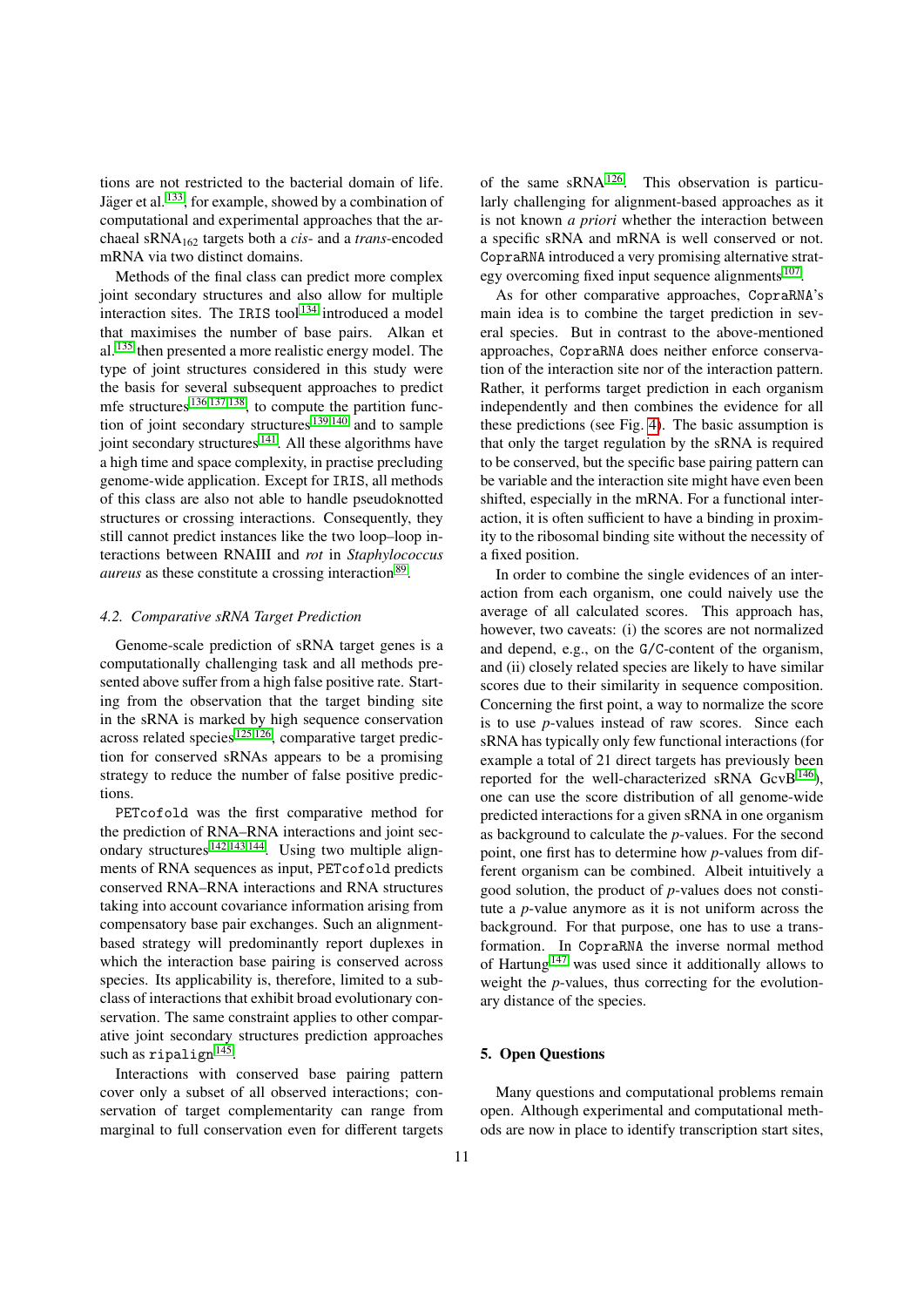

<span id="page-11-14"></span>Figure 4: Comparative prediction of sRNA targets as implemented in the CopraRNA pipeline. For a given pair of sRNA and mRNA sequences, the associated homologs are selected. In the next step, the best interaction in each species is determined and scored by its *p*-value. Finally, all species-specific *p*-values are combined into a single joint *p*-value while taking the evolutionary distances into account.

the corresponding termination sites still cannot be determined reliably, in particular when they are not associated with Rho-independent terminator structures. Even less is know about other forms of RNA processing such as cleavage and editing: Where does it occur? How do processing patterns look like in RNA-seq data?

Although it has become clear that sRNAs are abundant in most prokaryotes, we still lack a clear picture of their phylogenetic distribution. In particular distant homologies have remained largely unexplored. The abundance of pseudoknots and complex interaction structures is still unknown, at least in part due to the high computational cost but also the limited reliability of prediction algorithms in particular when applied to single sequences. The RNA chaperone Hfq facilitates pairing of sRNA and target mRNA in diverse bacterial lineages [148](#page-15-21). The still unknown rules governing the binding of Hfq to specific sRNAs in what appears to be a highly dynamic molecular mechanism $149$  are likely to provide a dramatic improvement for predicting functional sRNA–mRNA interactions and thus for the functional annotation of sRNAs. Eventually, the goal would be to complete the whole bacterial gene regulatory network. Due to their influence on RNA-RNA interaction, this must also include the determination of proteins-RNA interactions. Furthermore, not only the sRNA targets, but also the transcriptional regulation of the sRNA itself has to be understood. This would allow to apply the systems biological tool box and explore the dynamics of the full gene regulatory network, which are most likely to be altered by the introduction of sRNAs into the network.

Recent time has seen the development of plethora of high-throughput approaches like CLIP-seq to investigate this network. It can also be seen that these new experimental techniques require also a constant development of appropriate bioinformatics tools. The constant mutual development of experimental techniques and associated bioinformatics method was well established in the Priority Program SPP 1258, which thus can serve as a blueprint for similar collaborative projects.

#### *Acknowledgements*

This work was supported by the DFG under the auspices of Priority Program SPP 1258: Sensory and regulatory RNAs in Prokaryotes, grant nos. BA 2168/2 and STA 850/7.

#### References

- <span id="page-11-0"></span>[1] Turner DH and Mathews DH. NNDB: the nearest neighbor parameter database for predicting stability of nucleic acid secondary structure. Nucleic Acids Res., 2010, 38:280–282.
- <span id="page-11-1"></span>[2] Waterman MS. Secondary structure of single - stranded nucleic acids. Adv. Math. Suppl. Studies, 1978, 1:167–212. Studies on foundations and combinatorics.
- <span id="page-11-2"></span>[3] Zuker M and Stiegler P. Optimal computer folding of large RNA sequences using thermodynamics and auxiliary information. Nucleic Acids Res, 1981, 9(1):133–48.
- <span id="page-11-3"></span>[4] McCaskill JS. The equilibrium partition function and base pair binding probabilities for RNA secondary structure. Biopolymers, 1990, 29:1105-1119.
- <span id="page-11-4"></span>[5] Tacker M, Stadler PF, Bornberg-Bauer EG, Hofacker IL, and Schuster P. Algorithm independent properties of RNA structure prediction. Eur. Biophy. J., 1996, 25:115–130.
- <span id="page-11-5"></span>[6] Ding Y and Lawrence CE. A statistical sampling algorithm for RNA secondary structure prediction. Nucleic Acids Res., 2003, 31:7280–7301.
- <span id="page-11-6"></span>[7] Zuker M. Mfold web server for nucleic acid folding and hybridization prediction. Nucleic Acids Res., 2003, 31:3406– 3415.
- <span id="page-11-7"></span>[8] Hofacker IL, Fontana W, Stadler PF, Bonhoeffer LS, Tacker M, and Schuster P. Fast folding and comparison of RNA secondary structures. Monatsh. Chem., 1994, 125:167–188.
- <span id="page-11-8"></span>[9] Lorenz R, Bernhart SH, Höner zu Siederdissen C, Tafer H, Flamm C, Stadler PF, and Hofacker IL. ViennaRNA Package 2.0. Alg. Mol. Biol., 2011, 6:26.
- <span id="page-11-9"></span>[10] Liu B, Mathews D, and Turner DH. RNA pseudoknots: folding and finding. F1000 Biol Rep., 2010, 2:8.
- <span id="page-11-10"></span>[11] Möhl M, Will S, and Backofen R. Fixed parameter tractable alignment of RNA structures including arbitrary pseudoknots. In Proceedings of the 19th Annual Symposium on Combinatorial Pattern Matching (CPM 2008), LNCS, pages 69–81. Springer-Verlag, 2008.
- <span id="page-11-11"></span>[12] Bindewald E, Kluth T, and Shapiro BA. CyloFold: secondary structure prediction including pseudoknots. Nucleic Acids Res., 2010, 38:W368–W372.
- <span id="page-11-12"></span>[13] Möhl M, Will S, and Backofen R. Lifting prediction to alignment of RNA pseudoknots. J Comput Biol, 2010, 17(3):429– 42.
- <span id="page-11-13"></span>[14] Bon M and Orland H. TT2NE: a novel algorithm to predict RNA secondary structures with pseudoknots. Nucleic Acids Res, 2011, 39:e93.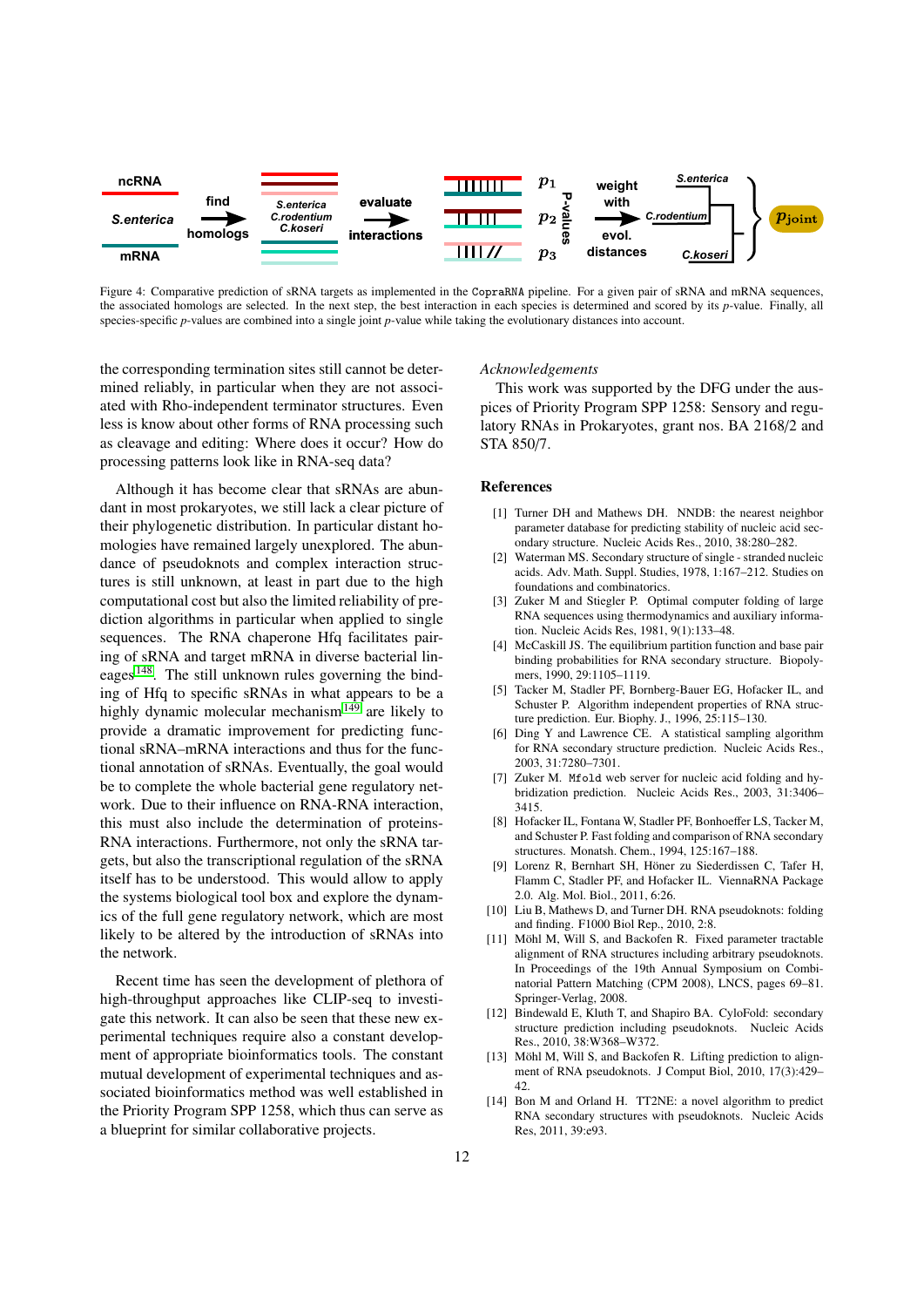- <span id="page-12-0"></span>[15] Reidys CM, Huang FWD, Andersen JE, Penner RC, Stadler PF, and Nebel ME. Topology and prediction of RNA pseudoknots. Bioinformatics, 2011, 27:1076–1085. Addendum in: Bioinformatics 28:300 (2012).
- <span id="page-12-1"></span>[16] Möhl M, Salari R, Will S, Backofen R, and Sahinalp SC. Sparsification of RNA structure prediction including pseudoknots. Algorithms Mol Biol, 2010, 5(1):39.
- <span id="page-12-2"></span>[17] Leontis NB and Westhof E. Geometric nomenclature and classification of rna base pairs. RNA, 2001, 7:499–512.
- <span id="page-12-3"></span>[18] Höner zu Siederdissen C, Berhart SH, Stadler PF, and Hofacker IL. A folding algorithm for extended RNA secondary structures. Bioinformatics, 2011, 27:i129–i137. ISMB.
- <span id="page-12-4"></span>[19] Lange SJ, Maticzka D, Möhl M, Gagnon JN, Brown CM, and Backofen R. Global or local? Predicting secondary structure and accessibility in mRNAs. Nucleic Acids Res, 2012, 40(12):5215–26.
- <span id="page-12-5"></span>[20] Hofacker IL, Fekete M, and Stadler PF. Secondary structure prediction for aligned RNA sequences. J Mol Biol, 2002, 319(5):1059–66.
- <span id="page-12-6"></span>[21] Bernhart SH, Hofacker IL, Will S, Gruber AR, and Stadler PF. RNAalifold: improved consensus structure prediction for RNA alignments. BMC Bioinformatics, 2008, 9:474.
- <span id="page-12-7"></span>[22] Seemann SE, Gorodkin J, and Backofen R. Unifying evolutionary and thermodynamic information for RNA folding of multiple alignments. Nucleic Acids Res, 2008, 36(20):6355– 62.
- <span id="page-12-8"></span>[23] Sankoff D. Simultaneous solution of the RNA folding, alignment, and proto-sequence problems. SIAM J. Appl. Math., 1985, 45:810–825.
- <span id="page-12-9"></span>[24] Torarinsson E, Havgaard JH, and Gorodkin J. Multiple structural alignment and clustering of RNA sequences. Bioinformatics, 2007, 23(8):926–32.
- <span id="page-12-10"></span>[25] Harmanci AO, Sharma G, and Mathews DH. Efficient pairwise RNA structure prediction using probabilistic alignment constraints in Dynalign. BMC Bioinformatics, 2007, 8:130.
- <span id="page-12-11"></span>[26] Backofen R and Will S. Local sequence-structure motifs in RNA. Journal of Bioinformatics and Computational Biology (JBCB), 2004, 2(4):681–698.
- <span id="page-12-12"></span>[27] Will S, Reiche K, Hofacker IL, Stadler PF, and Backofen R. Inferring non-coding RNA families and classes by means of genome-scale structure-based clustering. PLoS Comput Biol, 2007, 3(4):e65.
- <span id="page-12-13"></span>[28] Will S, Joshi T, Hofacker IL, Stadler PF, and Backofen R. LocARNA-P: Accurate boundary prediction and improved detection of structured RNAs for genome-wide screens. RNA, 2012, 18:900–914.
- <span id="page-12-14"></span>[29] Will S, Siebauer MF, Heyne S, Engelhardt J, Stadler PF, Reiche K, and Backofen R. LocARNAscan: Incorporating thermodynamic stability in sequence and structure-based RNA homology search. Alg. Mol. Biol., 2013, 8:14.
- <span id="page-12-15"></span>[30] Will S, Schmiedl C, Miladi M, Möhl M, and Backofen R. SPARSE: Quadratic time simultaneous alignment and folding of RNAs without sequence-based heuristics. In Deng M, Jiang R, Sun F, and Zhang X, eds., Proceedings of the 17th International Conference on Research in Computational Molecular Biology (RECOMB 2013), volume 7821 of Lect. Notes Comp. Sci., pages 289–290, Berlin, Heidelberg, 2013. Springer.
- <span id="page-12-16"></span>[31] Reeder J and Giegerich R. RNA secondary structure analysis using the RNAshapes package. Curr Protoc Bioinformatics, 2009, 26:12.8.1–12.8.17.
- <span id="page-12-17"></span>[32] Low JT and Weeks KM. SHAPE-directed RNA secondary structure prediction. Methods, 2010, 52:150–158.
- <span id="page-12-18"></span>[33] Kertesz M, Wan Y, Mazor E, Rinn JL, Nutter RC, Chang HY, and Segal E. Genome-wide measurement of RNA secondary structure in yeast. Nature, 2010, 467:103–107.
- <span id="page-12-19"></span>[34] Deigan KE, Li TW, Mathews DH, and Weeks KM. Accurate SHAPE-directed RNA structure determination. Proc Natl Acad Sci USA, 2009, 106:97–102.
- <span id="page-12-20"></span>[35] Zarringhalam K, Meyer MM, Dotu I, Chuang JH, and Clote P. Integrating chemical footprinting data into RNA secondary structure prediction. PLoS One, 2012, 7:e45160.
- <span id="page-12-21"></span>[36] Washietl S, Hofacker IL, Stadler PF, and Kellis M. RNA folding with soft constraints: Reconciliation of probing data and thermodynamic secondary structure prediction. Nucleic Acids Res., 2012, 40:4261–4272.
- <span id="page-12-22"></span>[37] Ouyang Z, Snyder MP, and Chang HY. SeqFold: genome-scale reconstruction of RNA secondary structure integrating highthroughput sequencing data. Genome Res., 2013, 23:377–387.
- <span id="page-12-23"></span>[38] Hajdin CE, Bellaousov S, Huggins W, Leonard CW, Mathews DH, and Weeks KM. Accurate SHAPE-directed RNA secondary structure modeling, including pseudoknots. Proc Natl Acad Sci USA, 2013, 110:5498–5503.
- <span id="page-12-24"></span>[39] Consortium AFB, Backofen R, Bernhart SH, Flamm C, Fried C, Fritzsch G, Hackermuller J, Hertel J, Hofacker IL, Missal ¨ K, et al. RNAs everywhere: genome-wide annotation of structured RNAs. J Exp Zoolog B Mol Dev Evol, 2007, 308B(1):1– 25.
- <span id="page-12-25"></span>[40] Burge SW, Daub J, Eberhardt R, Tate J, Barquist L, Nawrocki EP, Eddy SR, Gardner PP, and Bateman A. Rfam 11.0: 10 years of RNA families. Nucleic Acids Res, 2013, 41(Database issue):D226–32.
- <span id="page-12-26"></span>[41] Gardner PP and Gardner AG. A home for RNA families at RNA Biology. RNA Biology, 2009, 6:2–4.
- <span id="page-12-27"></span>[42] Gierga G, Voss B, and Hess WR. The Yfr2 ncrna family, a group of abundant RNA molecules widely conserved in cyanobacteria. RNA Biology, 2009, 6:222–227.
- <span id="page-12-28"></span>[43] Findeiß S, Schmidtke C, Stadler PF, and Bonas U. A novel family of plasmid-transferred anti-sense ncRNAs. RNA Biology, 2010, 7:120–124.
- <span id="page-12-29"></span>[44] del Val C, Romero-Zaliz R, Torres-Quesada O, Peregrina A, Toro N, and Jiménez-Zurdo JI. A survey of sRNA families in α-proteobacteria. RNA Biology, 2012, 9:119–129.
- <span id="page-12-30"></span>[45] Steif A and Meyer IM. The hok mRNA family. RNA Biology, 2012, 9:1399–1404.
- <span id="page-12-31"></span>[46] Hertel J, de Jong D, Marz M, Rose D, Tafer H, Tanzer A, Schierwarter B, and Stadler PF. Non-coding rna annotation of the genome of trichoplax adhaerens. Nucleic Acids Research, 2009, 37:1602–1615.
- <span id="page-12-32"></span>[47] Schmidtke C, Findeiß S, Sharma CM, Kuhfuß J, Hoffmann S, Vogel J, Stadler PF, and Bonas U. Genome-wide transcriptome analysis of the plant pathogen *Xanthomonas* identifies sRNAs with putative virulence functions. Nucleic Acids Res., 2012, 40:2020–2031.
- <span id="page-12-33"></span>[48] Eddy SR and Durbin R. RNA sequence analysis using covariance models. Nucleic Acids Res., 1994, 22:2079–2088.
- <span id="page-12-34"></span>[49] Nawrocki EP and Eddy SR. Infernal 1.1: 100-fold faster RNA homology searches. Bioinformatics, 2013, 29:2933–2935.
- <span id="page-12-35"></span>[50] Höchsmann T, Höchsmann M, and Giegerich R. Thermodynamic matchers: strengthening the significance of RNA folding energies. Comput Syst Bioinformatics Conf, 2006, pages 111–121.
- <span id="page-12-36"></span>[51] Livny J, Fogel MA, Davis BM, and Waldor MK. sRNAPredict: an integrative computational approach to identify sRNAs in bacterial genomes. Nucleic Acids Res., 2005, 33:4096–4105.
- <span id="page-12-37"></span>[52] Kingsford CL, Ayanbule K, and Salzberg SL. Rapid, accurate, computational discovery of Rho-independent transcription terminators illumniates their relationship to DNA uptake. Genome Biology, 2007, 8:R22.
- <span id="page-12-38"></span>[53] Sharma CM, Hoffmann S, Darfeuille F, Reignier J, Findeiß S, Sittka A, Chabas S, Reiche K, Hackermüller J, Reinhardt RR,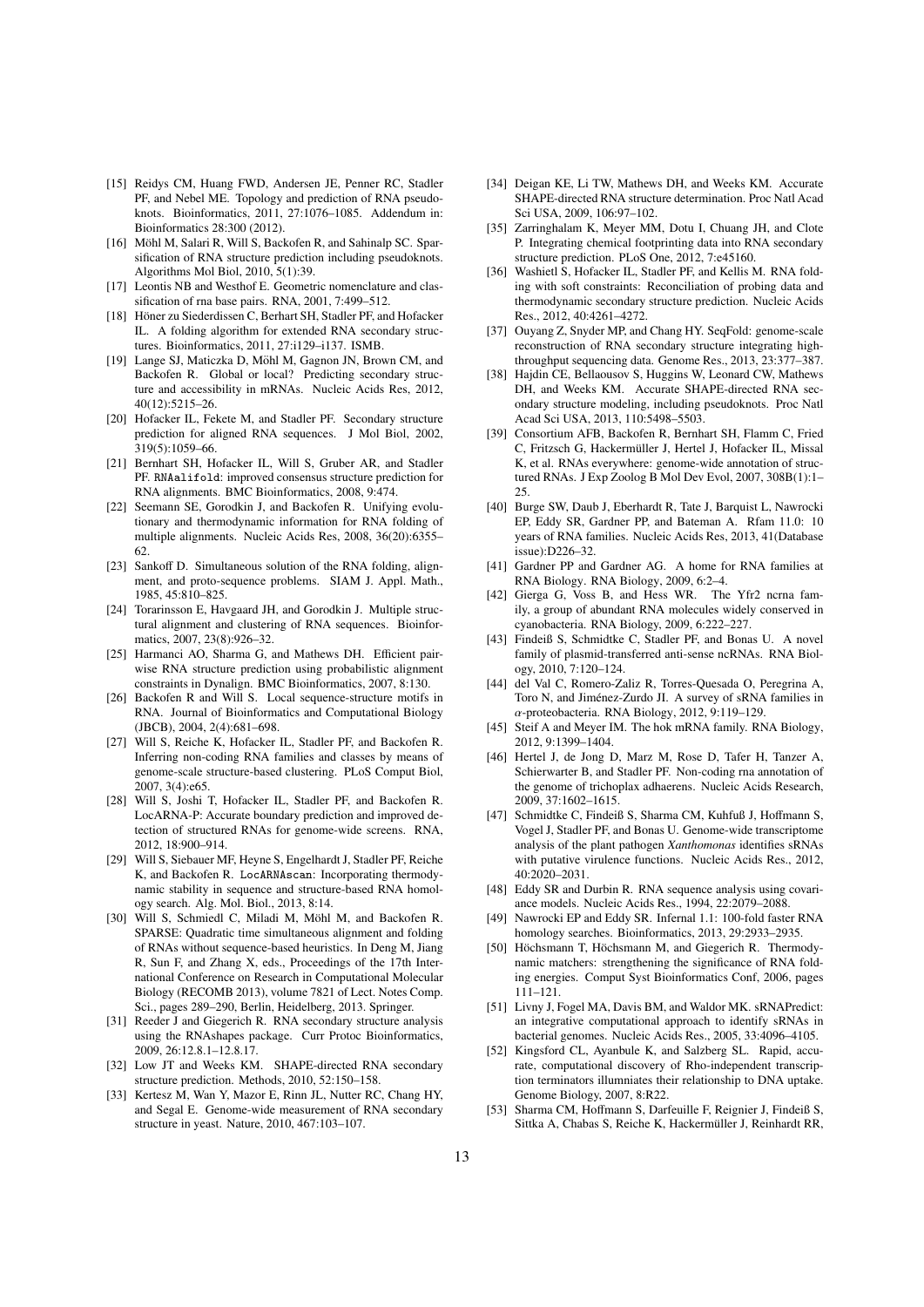et al. The primary transcriptome of the major human pathogen *Helicobacter pylori*. Nature, 2010, 464:250–255.

- <span id="page-13-0"></span>[54] Trapnell C and Salzberg SL. How to map billions of short reads onto genomes. Nat Biotechnol, 2009, 27:455–457.
- <span id="page-13-1"></span>[55] Ruffalo M, LaFramboise T, and Koyutürk M. Comparative analysis of algorithms for next-generation sequencing read alignment. Bioinformatics, 2011, 27:2790–2796.
- <span id="page-13-2"></span>[56] Schbath S, Martin V, Zytnicki M, Fayolle J, Loux V, and Gibrat J. Mapping reads on a genomic sequence: an algorithmic overview and a practical comparative analysis. J Comput Biol, 2012, 19:796–813.
- <span id="page-13-3"></span>[57] Hatem A, Bozdağ D, Toland AE, and Catalyürek V. Benchmarking short sequence mapping tools. BMC Bioinformatics, 2013, 14:184.
- <span id="page-13-4"></span>[58] Engström PG, Steijger T, Sipos B, Grant GR, Kahles A, RGASP Consortium, Rätsch G, Goldman N, Hubbard TJ, Harrow J, et al. Systematic evaluation of spliced alignment programs for RNA-seq data. Nat Methods, 2013, 10:1185–1191.
- <span id="page-13-5"></span>[59] Caboche S, Audebert C, Lemoine Y, and Hot D. Comparison of mapping algorithms used in high-throughput sequencing: application to Ion Torrent data. BMC Genomics, 2014. in revision.
- <span id="page-13-6"></span>[60] Doose G, Alexis M, Kirsch R, Findeiß S, Langenberger D, Machné R, Mörl M, Hoffmann S, and Stadler PF. Mapping the RNA-Seq trash bin: Unusual transcripts in prokaryotic transcriptome sequencing data. RNA Biol, 2013, 10:1204–1210.
- <span id="page-13-7"></span>[61] Findeiß S, Langenberger D, Stadler PF, and Hoffmann S. Traces of post-transcriptional RNA modifications in deep sequencing data. Biological Chemistry, 2011, 392.
- <span id="page-13-8"></span>[62] Meyer F, Goesmann A, McHardy AC, Bartels D, Bekel T, Clausen J, Kalinowski J, Linke B, Rupp O, Giegerich R, et al. GenDB – an open source genome annotation system for prokaryote genomes. Nucleic Acids Research, 2003, 31(8):2187–2195.
- <span id="page-13-9"></span>[63] Vallenet D, Labarre L, Rouy Z, Barbe V, Bocs S, Cruveiller S, Lajus A, Pascal G, Scarpelli C, and Medigue C. MaGe: a microbial genome annotation system supported by synteny results. Nucleic acids research, 2006, 34(1):53–65.
- <span id="page-13-10"></span>[64] Duchêne M, Schweizer A, Lottspeich F, Krauss G, Marget M, Vogel K, Von Specht B, and Domdey H. Sequence and transcriptional start site of the *Pseudomonas aeruginosa* outer membrane porin protein F gene. Journal of bacteriology, 1988, 170(1):155–162.
- <span id="page-13-11"></span>[65] Frohman MA, Dush MK, and Martin GR. Rapid production of full-length cDNAs from rare transcripts: amplification using a single gene-specific oligonucleotide primer. Proceedings of the National Academy of Sciences, 1988, 85(23):8998–9002.
- <span id="page-13-12"></span>[66] Wurtzel O, Sapra R, Chen F, Zhu Y, Simmons BA, and Sorek R. A single-base resolution map of an archaeal transcriptome. Genome research, 2010, 20(1):133–141.
- <span id="page-13-17"></span>[67] Schmidtke C, Abendroth U, Brock J, Serrania J, Becker A, and Bonas U. Small RNA sX13: a multifaceted regulator of virulence in the plant pathogen Xanthomonas. Plos Pathogens, 2013, 9.
- <span id="page-13-18"></span>[68] Washietl S, Findeiß S, Müller S, Kalkhof S, von Bergen M, Hofacker IL, Stadler PF, and Goldman N. RNAcode: robust prediction of protein coding regions in comparative genomics data. RNA, 2011, 17:578–594.
- <span id="page-13-19"></span>[69] Gimpel M, Preis H, Barth E, Gramzow L, and Brantl S. SR1 – a small RNA with two remarkably conserved functions. Nucleic Acids Res., 2012, 40:11659–11672.
- <span id="page-13-13"></span>[70] Herbig A, Sharma C, and Nieselt K. Automated transcription start site prediction for comparative transcriptomics using the supergenome. EMBnet. journal, 2013, 19(A):pp–19.
- <span id="page-13-14"></span>[71] Dugar G, Herbig A, Förstner KU, Heidrich N, Reinhardt

R, Nieselt K, and Sharma CM. High-resolution transcriptome maps reveal strain-specific regulatory features of multiple *Campylobacter jejuni* isolates. PLoS genetics, 2013, 9(5):e1003495.

- <span id="page-13-15"></span>[72] Amman F, Wolfinger MT, Lorenz R, Hofacker IL, Stadler PF, and Findeiß S. TSSAR: TSS annotation regime for dRNA-seq data. BMC Bioinformatics, submitted.
- <span id="page-13-16"></span>[73] Livny J, Teonadi H, Livny M, and Waldor MK. Highthroughput, kingdom-wide prediction and annotation of bacterial non-coding RNAs. PLoS One, 2008, 3:e3197.
- <span id="page-13-20"></span>[74] Schuster P, Fontana W, Stadler PF, and Hofacker IL. From sequences to shapes and back: A case study in RNA secondary structures. Proc. Roy. Soc. Lond. B, 1994, 255:279–284.
- <span id="page-13-21"></span>[75] Huynen MA, Stadler PF, and Fontana W. Smoothness within ruggedness: the role of neutrality in adaptation. Proc. Natl. Acad. Sci. (USA), 1996, 93:397–401.
- <span id="page-13-22"></span>[76] Rivas E and Eddy SR. Noncoding RNA gene detection using comparative sequence analysis. BMC Bioinformatics, 2001, 2:8.
- <span id="page-13-23"></span>[77] Rivas E, Klein RJ, Jones TA, and Eddy SR. Computational identification of noncoding RNAs in *E. coli* by comparative genomics. Curr. Biol., 2001, 11:1369–1373.
- <span id="page-13-24"></span>[78] Pedersen JS, Bejerano G, Siepel A, Rosenbloom K, Lindblad-Toh K, Lander ES, Kent J, Miller W, and Haussler D. Identification and Classification of Conserved RNA Secondary Structures in the Human Genome. PLoS Comput Biol, 2006, 2(4):e33.
- <span id="page-13-25"></span>[79] Washietl S, Hofacker IL, and Stadler PF. Fast and reliable prediction of noncoding RNAs. Proc Natl Acad Sci USA, 2005, 102(7):2454–9.
- <span id="page-13-26"></span>[80] Gruber AR, Bernhart S, Hofacker IL, and Washietl S. Strategies for measuring evolutionary conservation of RNA secondary structures. BMC Bioinformatics, 2008, 9:122.
- <span id="page-13-27"></span>[81] Sonnleitner E, Sorger-Domenigg T, Madej MJ, Findeiß S, Hackermüller J, Hüttenhofer A, Stadler PF, Bläsi U, and Moll I. Detection of small non-coding RNAs in *Pseudomonas aeruginosa* by RNomics and structure-based bioinformatics tools. Microbiology, 2008, 154:3175–3187.
- <span id="page-13-28"></span>[82] Schilling D, Findeiss S, Richter AS, Taylor JA, and Gerischer U. The small RNA Aar in Acinetobacter baylyi: a putative regulator of amino acid metabolism. Arch Microbiol, 2010, 192:691–702.
- <span id="page-13-29"></span>[83] del Val C, Rivas E, Torres-Quesada O, Toro N, and Jimnez-Zurdo JI. Identification of differentially expressed small noncoding RNAs in the legume endosymbiont Sinorhizobium meliloti by comparative genomics. Mol Microbiol, 2007, 66:1080–1091.
- <span id="page-13-30"></span>[84] Hot D, Slupek S, Wulbrecht B, D'Hondt A, Hubans C, Antoine R, Locht C, and Lemoine Y. Detection of small RNAs in Bordetella pertussis and identification of a novel repeated genetic element. BMC Genomics, 2011, 12:207.
- <span id="page-13-31"></span>[85] Gruber AR, Findeiß S, Washietl S, Hofacker IL, and Stadler PF. RNAz 2.0: improved noncoding RNA detection. Pac. Symp. Biocomput., 2010, 15:69–79.
- <span id="page-13-32"></span>[86] Ott A, Idali A, Marchais A, and Gautheret D. NAPP: the nucleic acid phylogenetic profile database. Nucleic Acids Res., 2012, 40:D205–D209.
- <span id="page-13-33"></span>[87] Dinger ME, Pang KC, Mercer TR, and Mattick JS. Differentiating protein-coding and noncoding RNA: challenges and ambiguities. PLoS Comput Biol, Nov 2008, 4:e1000176.
- <span id="page-13-34"></span>[88] Müller SA, Findeiß S, Pernitzsch SR, Stadler PF, Hofacker IL, Sharma CM, von Bergen M, and Kalkhof S. Proteogenomic analysis of the *Helicobacter pylori* strain 26695 genome. J. Proteomics, 2013, 86:27–42.
- <span id="page-13-35"></span>[89] Boisset S, Geissmann T, Huntzinger E, Fechter P, Bendridi N,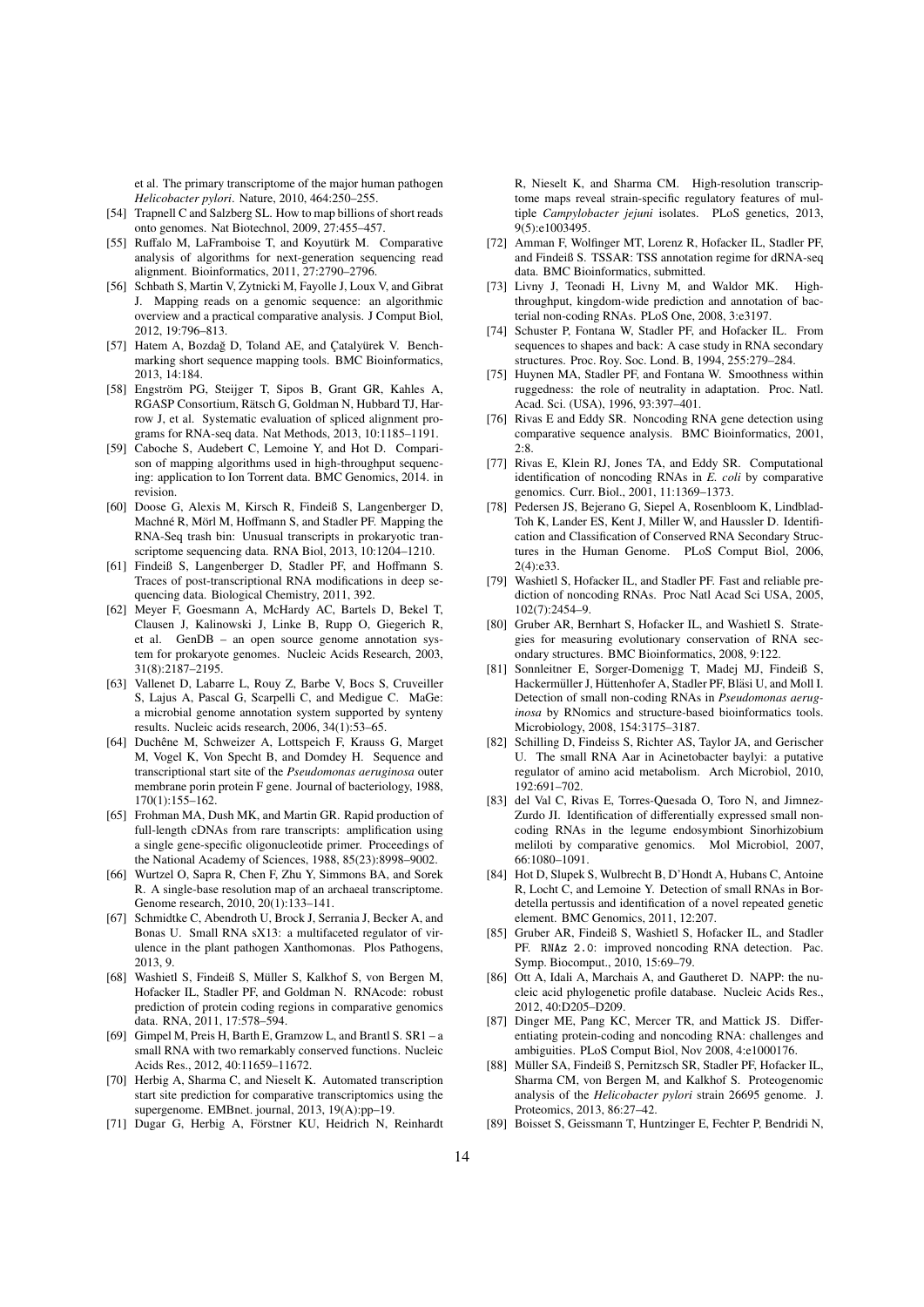Possedko M, Chevalier C, Helfer AC, Benito Y, Jacquier A, et al. *Staphylococcus aureus* RNAIII coordinately represses the synthesis of virulence factors and the transcription regulator Rot by an antisense mechanism. Genes Dev, 2007, 21(11):1353–66.

- <span id="page-14-0"></span>[90] Pedersen JS, Meyer IM, Forsberg R, Simmonds P, and Hein J. A comparative method for finding and folding RNA secondary structures within protein-coding regions. Nucleic Acids Res., 2004, 32:4925–4936.
- <span id="page-14-1"></span>[91] Findeiß S, Engelhardt J, Prohaska SP, and Stadler PF. Proteincoding structured RNAs: A computational survey of conserved RNA secondary structures overlapping coding regions in drosophilids. Biochimie, 2011, 93:2019–2023.
- <span id="page-14-2"></span>[92] Gardner PP, Wilm A, and Washietl S. A benchmark of multiple sequence alignment programs upon structural RNAs. Nucleic Acids Res, 2005, 33(8):2433–9.
- <span id="page-14-3"></span>[93] Shi Y, Tyson GW, and DeLong EF. Metatranscriptomics reveals unique microbial small RNAs in the ocean's water column. Nature, 2009, 459(7244):266–9.
- <span id="page-14-4"></span>[94] Kunin V, Sorek R, and Hugenholtz P. Evolutionary conservation of sequence and secondary structures in CRISPR repeats. Genome Biol, 2007, 8(4):R61.
- <span id="page-14-5"></span>[95] Lange SJ, Alkhnbashi OS, Rose D, Will S, and Backofen R. CRISPRmap: an automated classification of repeat conservation in prokaryotic adaptive immune systems. Nucleic Acids Res, 2013.
- <span id="page-14-6"></span>[96] Heyne S, Costa F, Rose D, and Backofen R. GraphClust: alignment-free structural clustering of local RNA secondary structures. Bioinformatics, 2012, 28(12):i224–i232.
- <span id="page-14-7"></span>[97] Giegerich R, Voss B, and Rehmsmeier M. Abstract shapes of RNA. Nucleic Acids Res, 2004, 32(16):4843–51.
- <span id="page-14-8"></span>[98] Costa F and Grave KD. Fast neighborhood subgraph pairwise distance kernel. In Proceedings of the 26 th International Conference on Machine Learning, pages 255–262. Omnipress, 2010.
- <span id="page-14-9"></span>[99] Indyk P and Motwani R. Approximate nearest neighbors: towards removing the curse of dimensionality. In Proceedings of the thirtieth annual ACM symposium on Theory of computing, pages 604–613. ACM, 1998.
- <span id="page-14-10"></span>[100] Kröger C, Dillon SC, Cameron ADS, Papenfort K, Sivasankaran SK, Hokamp K, Chao Y, Sittka A, Hebrard ´ M, Händler K, et al. The transcriptional landscape and small RNAs of *Salmonella enterica* serovar Typhimurium. Proc Natl Acad Sci USA, 2012, 109(20):E1277–86.
- <span id="page-14-11"></span>[101] Raghavan R, Groisman EA, and Ochman H. Genome-wide detection of novel regulatory RNAs in *E. coli*. Genome Res, 2011, 21(9):1487–97.
- <span id="page-14-12"></span>[102] Mitschke J, Georg J, Scholz I, Sharma CM, Dienst D, Bantscheff J, Voß B, Steglich C, Wilde A, Vogel J, et al. An experimentally anchored map of transcriptional start sites in the model cyanobacterium *Synechocystis* sp. PCC6803. Proc Natl Acad Sci USA, 2011, 108(5):2124–9.
- <span id="page-14-13"></span>[103] Jäger D, Sharma CM, Thomsen J, Ehlers C, Vogel J, and Schmitz RA. Deep sequencing analysis of the *Methanosarcina mazei* Gö1 transcriptome in response to nitrogen availability. Proc Natl Acad Sci USA, 2009, 106(51):21878–82.
- <span id="page-14-14"></span>[104] Storz G, Vogel J, and Wassarman KM. Regulation by small RNAs in bacteria: expanding frontiers. Mol Cell, 2011, 43(6):880–91.
- <span id="page-14-15"></span>[105] Backofen R and Hess WR. Computational prediction of sRNAs and their targets in bacteria. RNA Biol, 2010, 7(1):33– 42.
- <span id="page-14-16"></span>[106] Tjaden B. Biocomputational identification of bacterial small rnas and their target binding sites. In Mallick B and Ghosh Z, eds., Regulatory RNAs, pages 273–293. Springer Berlin Hei-

delberg, 2012.

- <span id="page-14-24"></span>[107] Wright PR, Richter AS, Papenfort K, Mann M, Vogel J, Hess WR, Backofen R, and Georg J. Comparative genomics boosts target prediction for bacterial small RNAs. Proc Natl Acad Sci USA, 2013.
- <span id="page-14-25"></span>[108] Smith C, Heyne S, Richter AS, Will S, and Backofen R. Freiburg RNA Tools: a web server integrating IntaRNA, ExpaRNA and LocARNA. Nucleic Acids Res, 2010, 38 Suppl:W373–7.
- <span id="page-14-26"></span>[109] Busch A, Richter AS, and Backofen R. IntaRNA: efficient prediction of bacterial sRNA targets incorporating target site accessibility and seed regions. Bioinformatics, 2008, 24(24):2849–56.
- <span id="page-14-27"></span>[110] Eggenhofer F, Tafer H, Stadler PF, and Hofacker IL. RNApredator: fast accessibility-based prediction of sRNA targets. Nucleic Acids Res, 2011, 39(Web Server issue):W149– 54.
- <span id="page-14-28"></span>[111] Tafer H, Amman F, Eggenhofer F, Stadler PF, and Hofacker IL. Fast accessibility-based prediction of RNA-RNA interactions. Bioinformatics, 2011, 27(14):1934–40.
- <span id="page-14-29"></span>[112] Cao Y, Zhao Y, Cha L, Ying X, Wang L, Shao N, and Li W. sRNATarget: a web server for prediction of bacterial sRNA targets. Bioinformation, 2009, 3(8):364–6.
- <span id="page-14-30"></span>[113] Ying X, Cao Y, Wu J, Liu Q, Cha L, and Li W. sTarPicker: A Method for Efficient Prediction of Bacterial sRNA Targets Based on a Two-Step Model for Hybridization. PLoS One, 2011, 6(7):e22705.
- <span id="page-14-17"></span>[114] Rehmsmeier M, Steffen P, Höchsmann M, and Giegerich R. Fast and effective prediction of microRNA/target duplexes. RNA, 2004, 10(10):1507–17.
- <span id="page-14-18"></span>[115] Tafer H and Hofacker IL. RNAplex: a fast tool for RNA-RNA interaction search. Bioinformatics, 2008, 24(22):2657–63.
- <span id="page-14-19"></span>[116] Dimitrov RA and Zuker M. Prediction of hybridization and melting for double-stranded nucleic acids. Biophys J, 2004, 87(1):215–26.
- <span id="page-14-20"></span>[117] Markham NR and Zuker M. DINAMelt web server for nucleic acid melting prediction. Nucleic Acids Res, 2005, 33(Web Server issue):W577–81.
- <span id="page-14-21"></span>[118] Tjaden B, Goodwin SS, Opdyke JA, Guillier M, Fu DX, Gottesman S, and Storz G. Target prediction for small, noncoding RNAs in bacteria. Nucleic Acids Res, 2006, 34(9):2791– 802.
- <span id="page-14-22"></span>[119] Tjaden B. TargetRNA: a tool for predicting targets of small RNA action in bacteria. Nucleic Acids Res, 2008, 36(Web Server issue):W109–13.
- <span id="page-14-23"></span>[120] Smith TF and Waterman MS. Identification of common molecular subsequences. J Mol Biol, 1981, 147(1):195–7.
- <span id="page-14-31"></span>[121] Andronescu M, Zhang ZC, and Condon A. Secondary structure prediction of interacting RNA molecules. J Mol Biol, 2005, 345(5):987–1001.
- <span id="page-14-32"></span>[122] Bernhart SH, Tafer H, Muckstein U, Flamm C, Stadler PF, and Hofacker IL. Partition function and base pairing probabilities of RNA heterodimers. Algorithms Mol Biol, 2006, 1(1):3.
- <span id="page-14-33"></span>[123] Zhao Y, Li H, Hou Y, Cha L, Cao Y, Wang L, Ying X, and Li W. Construction of two mathematical models for prediction of bacterial sRNA targets. Biochem Biophys Res Commun, 2008, 372(2):346–50.
- <span id="page-14-34"></span>[124] Brunel C, Marquet R, Romby P, and Ehresmann C. RNA looploop interactions as dynamic functional motifs. Biochimie, 2002, 84(9):925–44.
- <span id="page-14-35"></span>[125] Peer A and Margalit H. Accessibility and evolutionary conservation mark bacterial small-RNA target-binding regions. J Bacteriol, 2011, 193(7):1690–701.
- <span id="page-14-36"></span>[126] Richter AS and Backofen R. Accessibility and conservation: General features of bacterial small RNA-mRNA interactions?